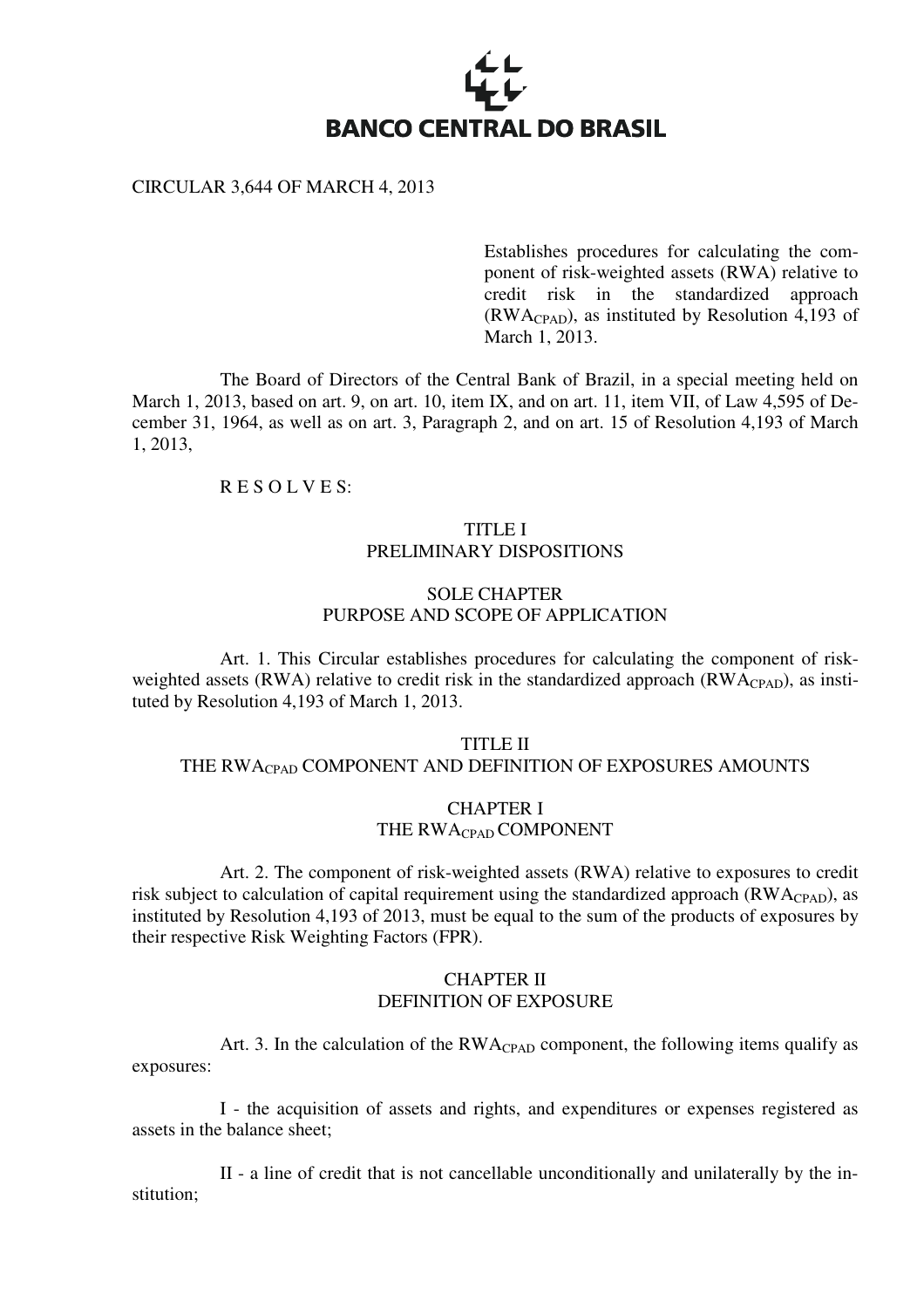

III - committed funds to be released in up to 360 days;

 IV - a guaranty, collateral, co-obligation or any other type of personal pledge of fulfillment of a third party's financial obligation;

V - any advance granted;

 VI - collateral posted in a central counterparty (CCP) and not separated from the net worth of the entity acting as depositary; and

VII - default fund contributions to reduce losses of the central counterparty.

 Paragraph 1. The calculation of an exposure value shall consider the deduction of advances received, provisions made and income to be appropriated.

Paragraph 2. The following items do not qualify as exposures:

 I - co-obligations and other types of substantial risks and benefits retained in sale or transfer of financial assets that remain fully registered in the institution's balance sheet, according to the regulation in force; and

 II - quotas of investment funds, including Funds for Investment in Credit Rights (FIDC), resulting from sale or transfer of financial assets that remain fully registered in the institution's balance sheet, according to the regulation in force, proportionally to the amount of assets transferred that remains registered in the institution's balance sheet and the total value of the fund's assets.

 Paragraph 3. In the calculation of the exposure value related to an investment in Specially Constituted Investment Funds (FIE) linked to open pension plans such as the Free Benefit Generator Life Insurance Plan (VGBL) or the Free Benefit Generator Plan (PGBL), the values of the technical provisions pertaining to the plan must be deducted.

# CHAPTER III EXPOSURE VALUES

# **Section I On-Balance Sheet Items**

 Art. 4. The exposure value relative to the acquisition of assets or rights, and to expenses or expenditures registered as assets in the balance sheet, as indicated in art. 3, item I, shall be determined according to the criteria established in the Accounting Plan for Financial Institutions – Cosif.

# **Section II Outstanding Transactions for Prompt or Cash Settlement**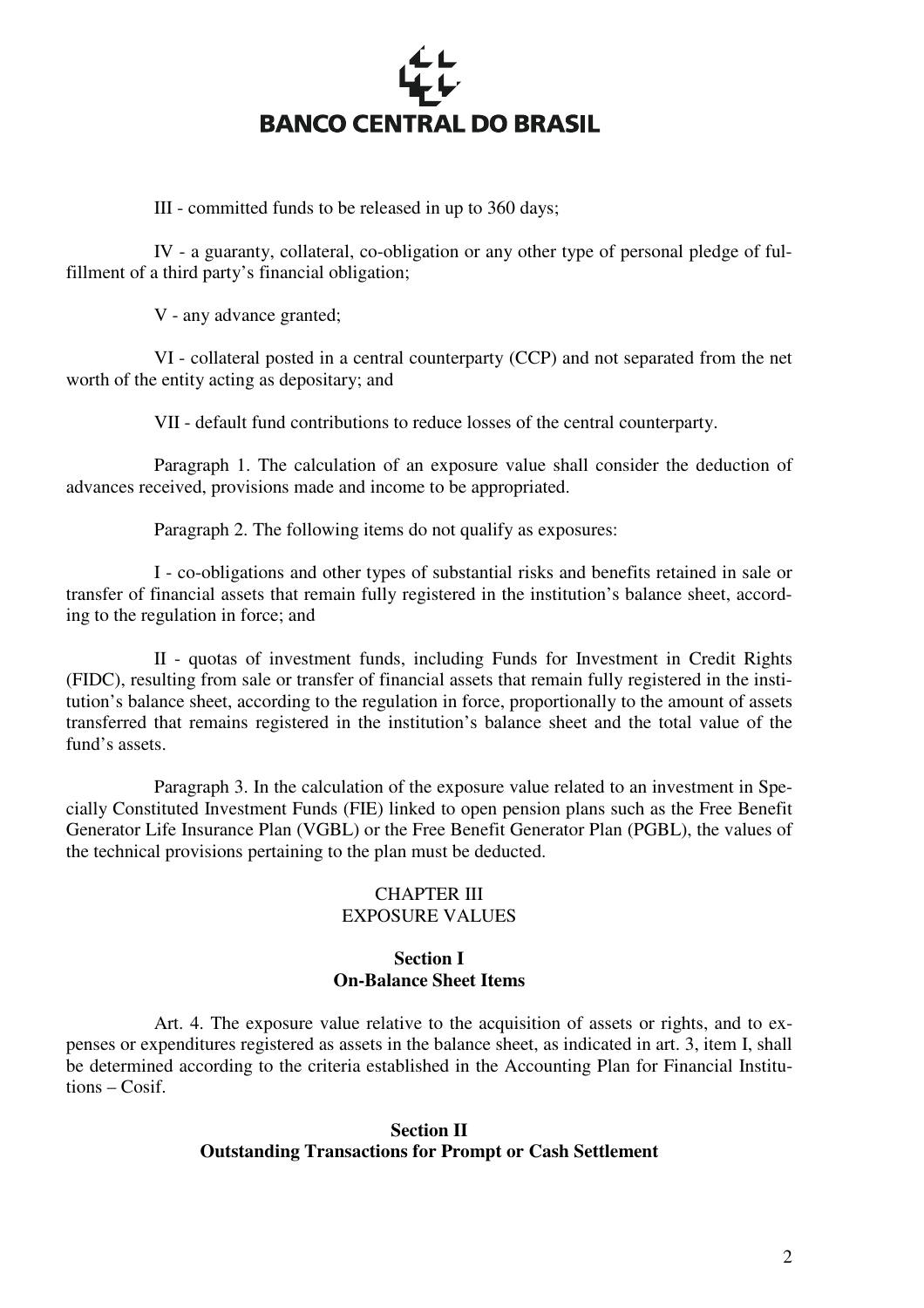

 Art. 5. In outstanding operations of purchase or sale of foreign currency and gold for prompt settlement, or in outstanding transactions with securities to be settled on the spot open market, the calculation of RWA<sub>CPAD</sub> shall take into account:

I - the exposure to counterparty credit risk, in case of a sale operation; and

 II - the exposure to the underlying asset and the exposure to the counterparty credit risk, in case of a purchase operation.

 Paragraph 1. The value of the exposure to the underlying asset shall correspond to the book value of such asset.

 Paragraph 2. The value of the exposure to counterparty credit risk shall be determined by multiplying the operation value by an adjustment factor for outstanding transactions (FCL) corresponding to the underlying asset, as follows:

I - for interest rate or price index, the FCL is equal to 0.5% (zero point five percent);

II - for foreign exchange rate or gold, the FCL is equal to 1% (one percent);

III - for stock price or stock index, the FCL is equal to 6% (six percent); and

 IV - for an underlying asset not mentioned in items I to III, the FCL is equal to 10% (ten percent).

 Paragraph 3. Underlying assets or funds delivered beforehand are deemed advance operations.

# **Section III Leasing Operations**

 Art. 6. The exposure value relative to a financial lease shall correspond to the total present value of unpaid installments added to the guaranteed residual value, which is to be calculated according to Cosif criteria.

Art. 7. In an operational lease, the calculation of RWA<sub>CPAD</sub> must consider the exposure to the underlying asset and the exposure to counterparty credit risk.

Paragraph 1. [Revoked by Circular 3,660 of Oct. 29, 2015]

 Paragraph 2. The value of the exposure to counterparty credit risk shall correspond to the overdue installments to be received.

 Paragraph 3. The value of the exposure to the underlying asset shall correspond to the book value of the asset, to be determined according to Cosif criteria.

# **Section IV Repurchase Agreements and Securities Lending**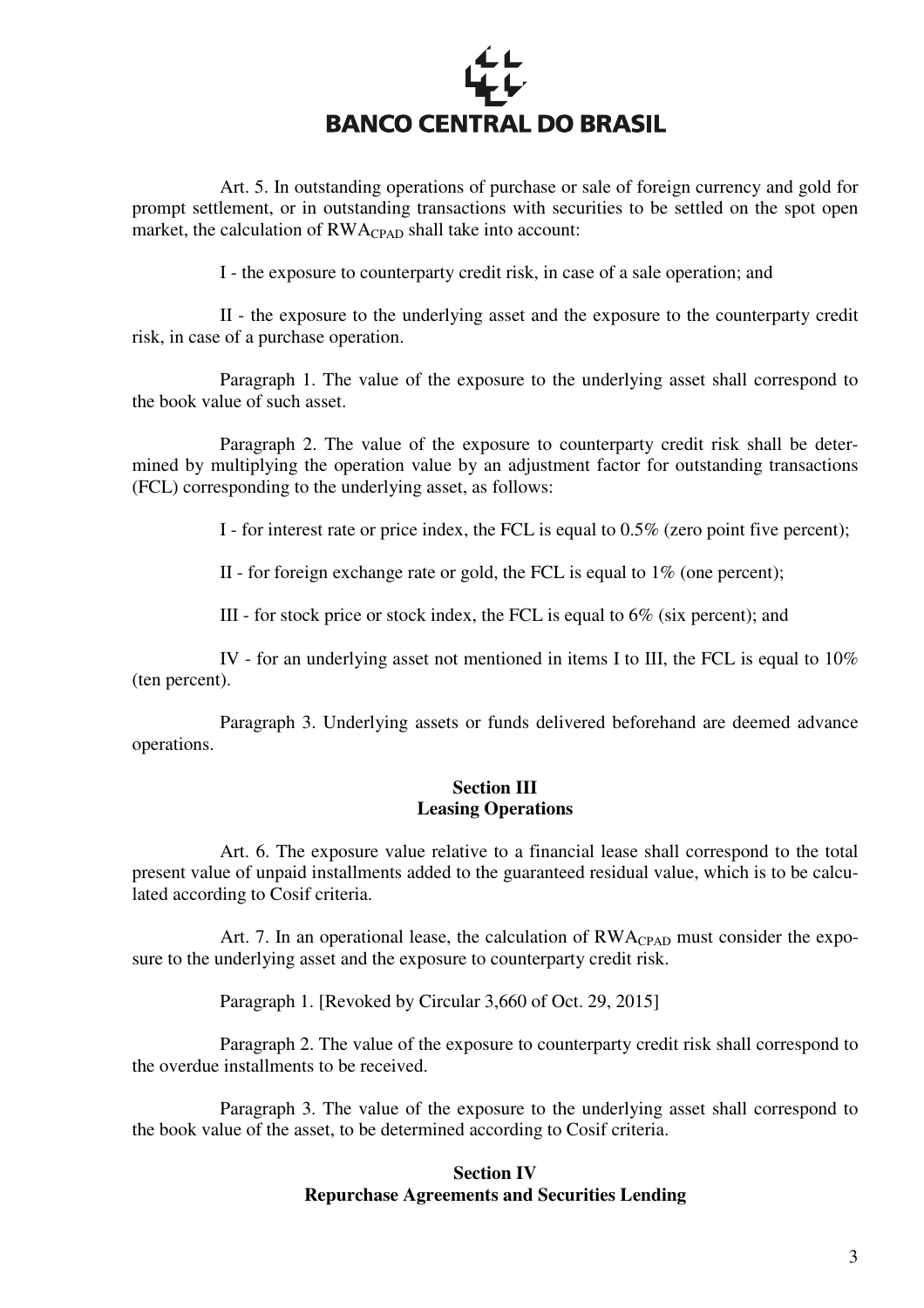

Art. 8. In repurchase agreements and securities lending, the calculation of  $RWA_{CPAD}$ shall consider:

I - the exposure to counterparty credit risk in the following operations:

a) reverse repurchase agreement;

b) repurchase agreement (repo); and

c) securities lending.

 II - the exposure to the underlying asset in the following operations with a proprietary asset:

a) repurchase agreement (repo); and

b) securities lending.

 Paragraph 1. The exposure value of the underlying asset shall correspond to the book value of the asset.

Paragraph 2. The exposure value to counterparty credit risk shall correspond to:

 I - the resale book value of the underlying asset, in the case of a reverse repurchase agreement; or

 II - the book value of the underlying asset of the operation, in the case of repurchase agreement (repo) or a securities lending.

## **Section V Lines of Credit**

 Art. 9. The exposure value relative to a line of credit that is non-cancellable unilaterally and unconditionally by the bank, mentioned in art. 3, item II, shall be calculated by multiplying the value of the line granted, deducted of the portion already converted into a credit operation, by the respective Credit Conversion Factor (FCC).

 Paragraph 1. A formal commitment, including through an adhesion contract, is deemed a line of credit non-cancellable unilaterally and unconditionally by the bank in the presence of the following characteristics:

 I - the operation consists of a commitment of disbursement to a counterparty up to a specified amount;

II - the amount to be drawn by the counterparty is uncertain; and

 III - the disbursement up to the agreed-upon amount cannot be unilaterally and unconditionally denied by the bank.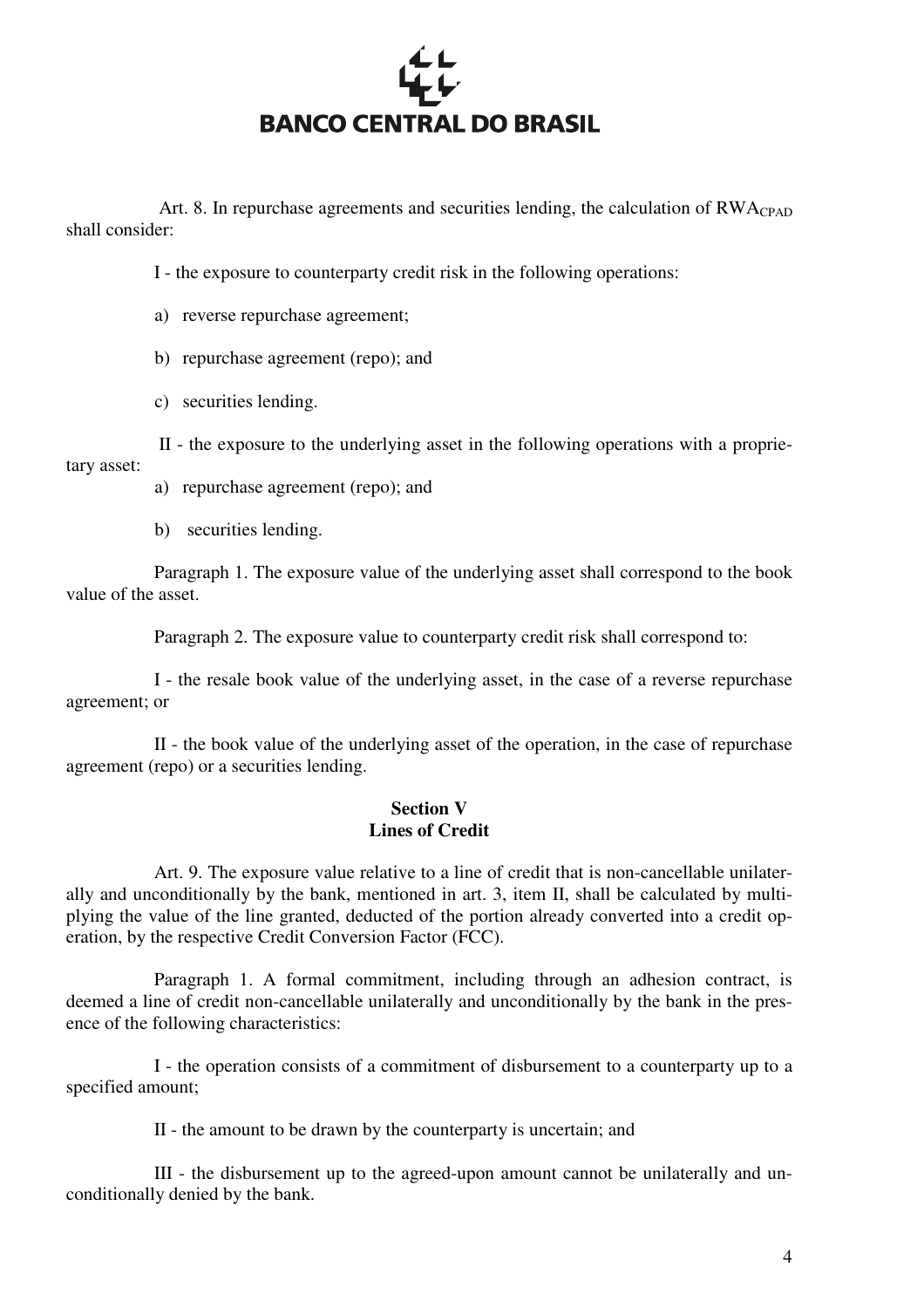

Paragraph 2. The FCC shall correspond to:

I - 20% (twenty percent) for lines of credit with an original maturity up to one year;

and

II - 50% (fifty percent) for lines of credit with an original maturity over one year.

# **Section VI Undrawn Committed Funds**

 Art. 10. The exposure value relative to undrawn committed funds, according to art. 3, item III, must be equal to the sum of the disbursements to take place within 360 days, counted from the date of the calculation of  $RWA_{CPAD}$ .

 Sole paragraph. Future disbursements relative to contracted credit operations are to be deemed undrawn committed funds, regardless of whether the disbursement is conditioned or not to pre-established requisites.

# **Section VII Guaranties Provided**

 Art. 11. The exposure value relative to any endorsement, pledge, co-obligation or any other form of a personal guaranty of compliance of a third party's financial obligation, according to art. 3, item IV, shall be determined by multiplying the value of the guaranty provided by the institution, deducted of any portion already honored, by a Credit Conversion Factor (FCC) of:

 I - 20% (twenty percent) for operations related to international trade in which the shipment of goods represents the guaranty of the operation;

- II 50% (fifty percent) for operations related to:
- a) guaranty of bidding (bid bonds) in procurements and in auctions;
- b) warranty for the provision of services or execution of works (performance bonds), including clauses of perfect operation and compliance of service levels;
- c) warranty for the supply of goods;
- d) warranty for the distribution of securities to primary and secondary markets through public offering, in accordance with regulation in force; and
- e) endorsement or pledge in judicial or administrative proceedings of a fiscal nature;
- III 100% (one hundred percent) for other operations.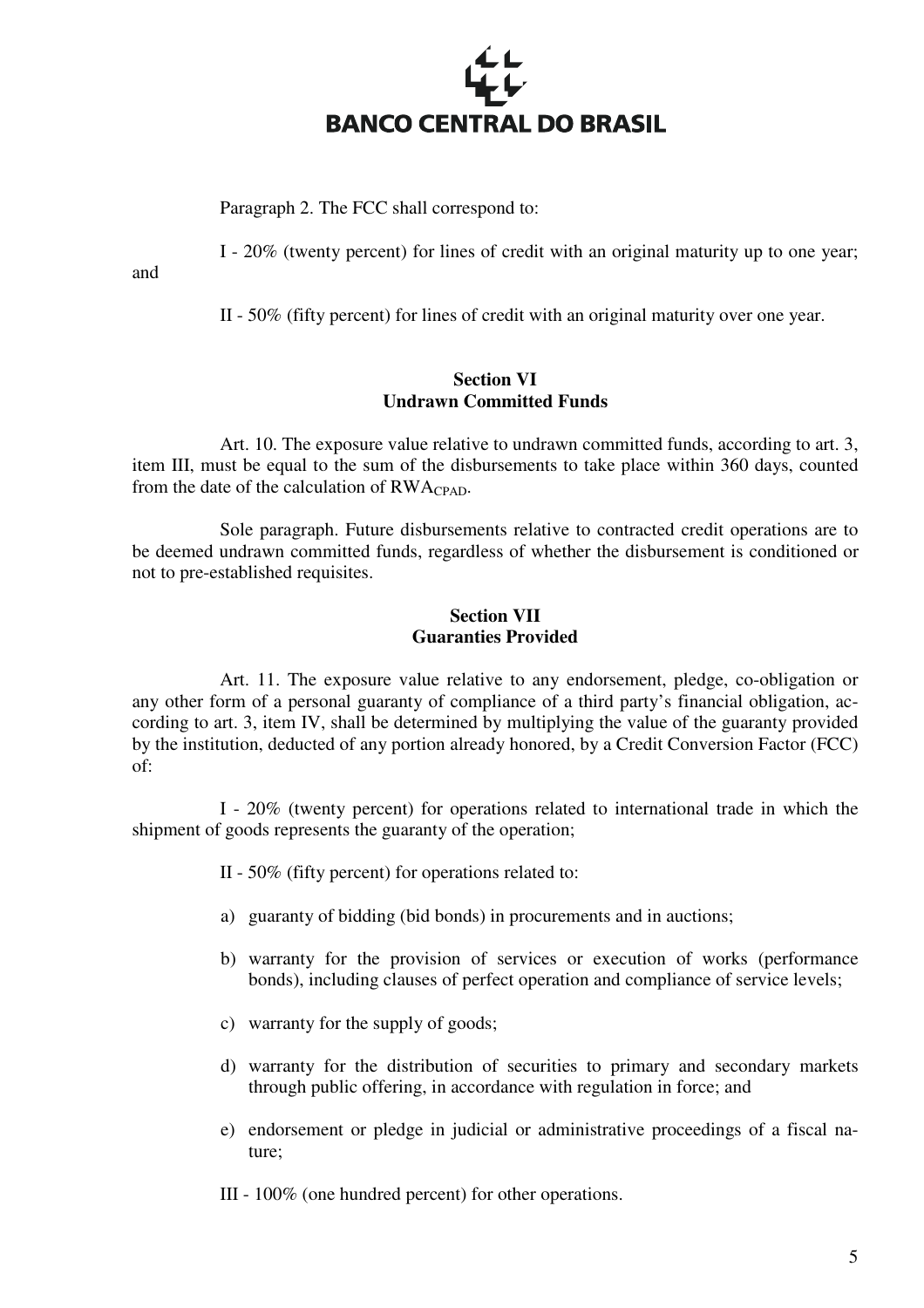

 Sole paragraph. The value of the exposure relative to the provision of a guaranty, according to the heading, related to an operation not registered in the balance sheet, shall correspond to the multiplication of the value of the guaranty provided, deducted of any portion already honored, by the smallest FCC applicable to the guaranty or the guaranteed operation.

# **Section VIII OTC Derivatives, except Credit Derivatives**

 Art. 12. The exposure value to counterparty credit risk derived from transactions involving financial derivatives, except for credit derivatives, shall be equivalent to its replacement cost, if positive, added to the potential future exposure calculated according to art. 13.

 Sole paragraph. Transactions involving financial derivatives include the purchase or sale of foreign currency, gold or securities with a future settlement, marked to market.

 Art. 13. The potential future exposure stemming from a financial derivative shall be calculated by multiplying the reference value of the operation by the respective Future Potential Exposure Factor (FEPF).

 Paragraph 1. The reference value denominated in foreign currency must be converted into national currency based on the exchange rate on the date of calculation of the future potential gain.

 Paragraph 2. The FEPF shall correspond to the higher value associated to each underlying asset in the derivative operation, according to the remaining maturity.

 Paragraph 3. In case of derivatives whose values are settled in periodic adjustments, with the respective update of their terms and conversion of their market values to zero, the remaining maturity shall be considered up to the date of the subsequent adjustment, limiting FEPF to the minimum of 0.5% (zero point five percent) for operations with a remaining maturity over one year.

Paragraph 4. The values relative to the referentials "interest rate" and "price index" are 0% (zero percent), 0.5% (zero point five percent) and 1.5% (one point five percent) for a remaining maturity up to one year, between one and five years and over five years, respectively.

 Paragraph 5. The values relative to the referentials "foreign exchange rate" and "gold" are  $1\%$  (one percent),  $5\%$  (five percent) and  $7.5\%$  (seven point five percent) for a remaining maturity up to one year, between one and five years and over five years, respectively.

Paragraph 6. The values related to the referential "equity" are 6% (six percent), 8% (eight percent) and 10% (ten percent) for a remaining maturity up to one year, between one and five years and over five years, respectively.

 Paragraph 7. The values relative to other referentials not mentioned in paragraphs 3 to 6 above are 10% (ten percent), 12% (twelve percent) and 15% (fifteen percent) for a remaining maturity up to one year, over one to five years and over five years, respectively.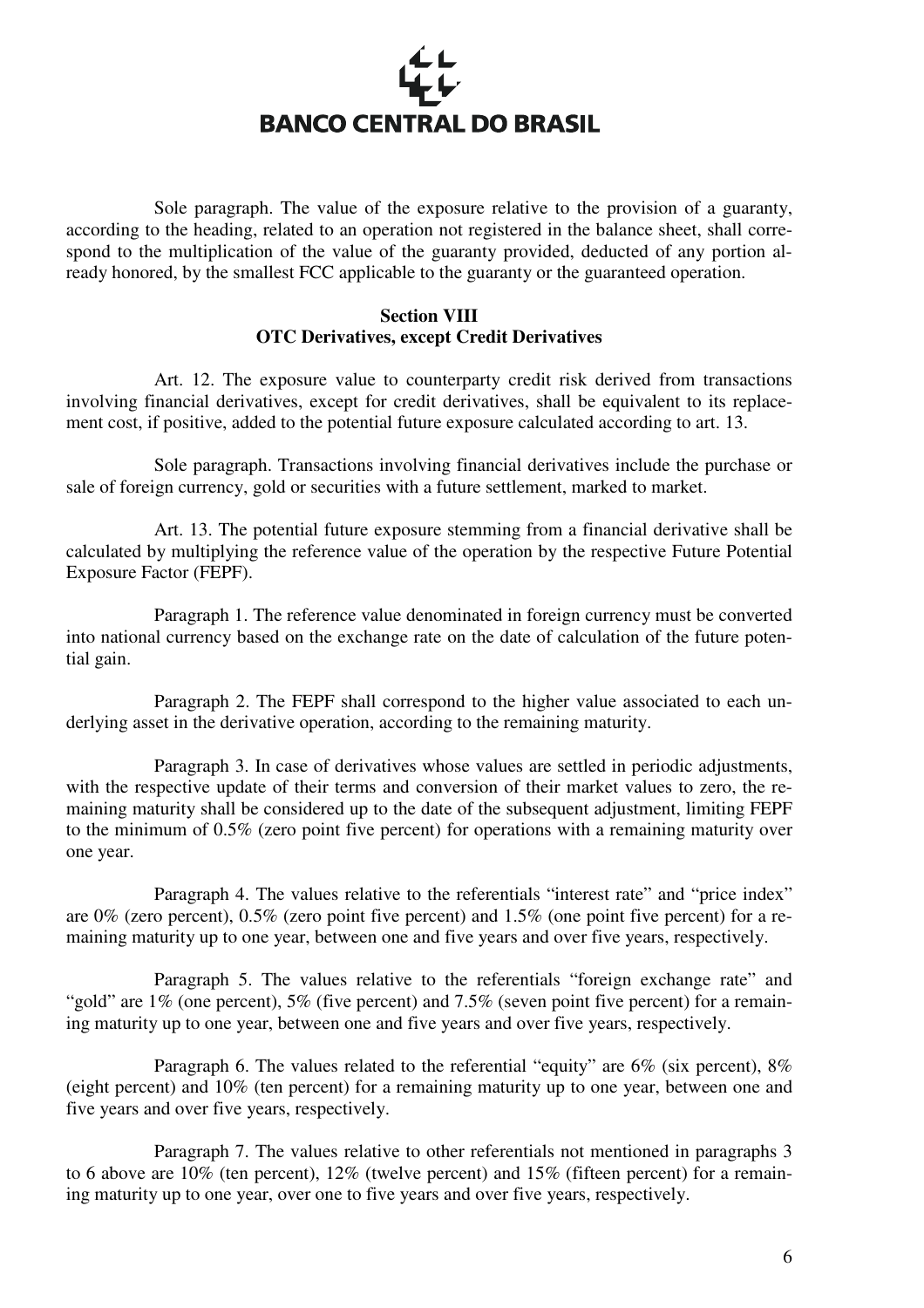

# **Section IX Credit Derivatives**

 Art. 14. The exposure value relative to a credit derivative transaction shall correspond to:

I - the reference value of the contract, for the institution that assumes the risk;

 II - the sum of its replacement cost, if positive, and the potential future exposure calculated according to art. 15, for the institution that transfers the risk and does not hold the underlying asset; and

III - zero, for the institution that transfers the risk and holds the underlying asset.

 Paragraph 1. The FPR applicable to the exposures mentioned on item I is the same applicable to the counterparty holding the underlying asset.

 Paragraph 2. If the institution that transfers the risk holds the underlying asset at a value lower than the reference value of the credit derivative, the exposure relative to the exceeding portion shall observe the item II of the heading.

 Art. 15. The potential future exposure stemming from a credit derivative shall be calculated by multiplying the reference value of the transaction by the respective FEPF.

 Paragraph 1. The reference value denominated in foreign currency shall be converted into national currency based on the exchange rate on the date of calculation of the potential future gain.

Paragraph 2. The FEPF shall be equivalent to the following values:

 I - 5% (five percent) for underlying assets that represent exposures to financial institutions and other institutions licensed by the Central Bank of Brazil; and

II - 10% (ten percent) for other underlying assets.

#### **Section X Advances**

 Art. 16. The value of the exposure relative to any advancement granted by the institution, as mentioned in art. 3, item V, shall correspond to the amount advanced.

# **Section XI Investment Funds**

 Art. 17. Concerning the acquisition of investment fund shares, the exposures of the investment fund shall be considered as held by the acquirer, proportionally to its participation in the net worth of the fund.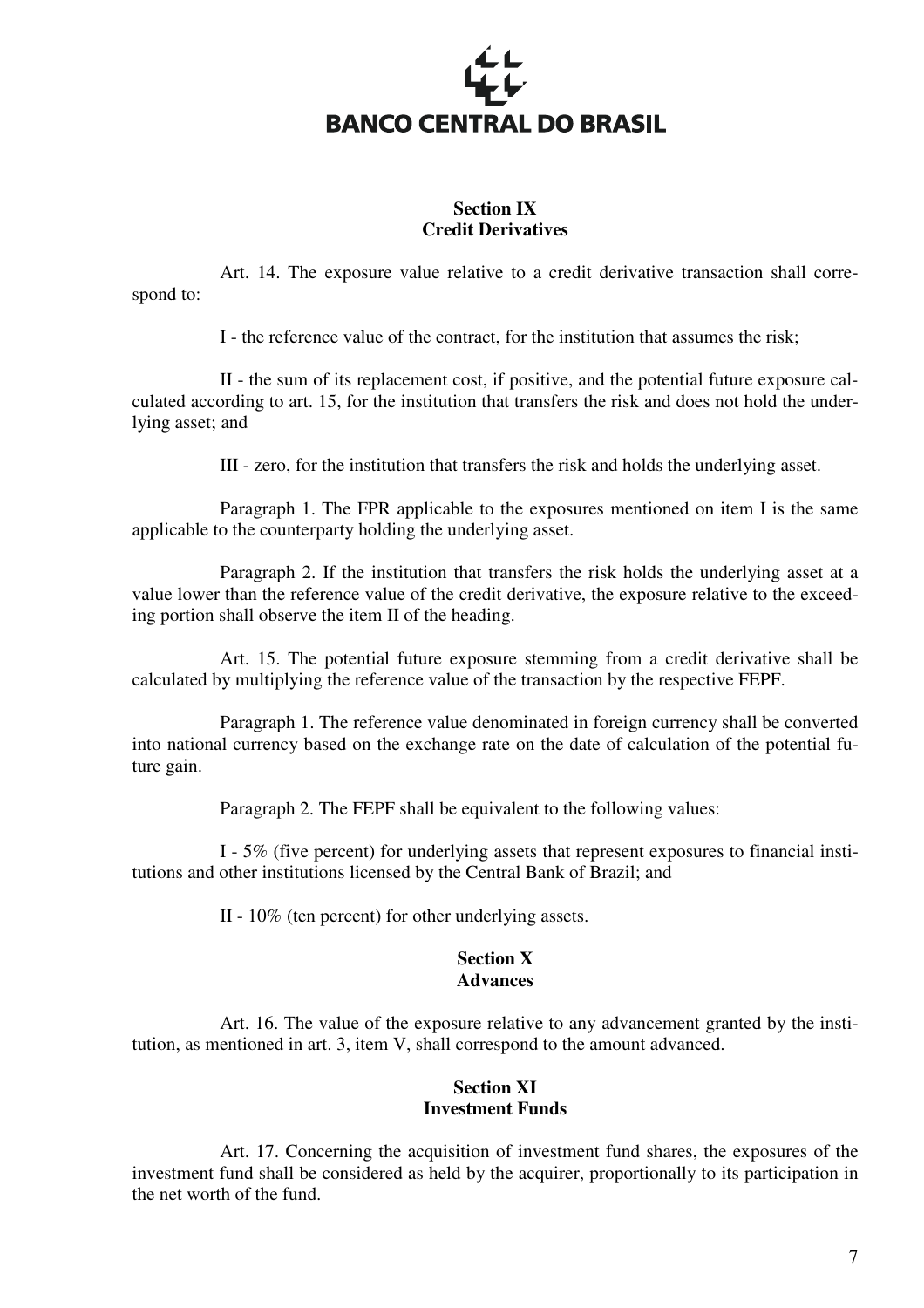

 Paragraph 1. For the purpose of identifying the fund's exposures, the latest information available and disclosed in a maximum period of 31 days before the date of calculation must be used.

 Paragraph 2. The use of information collected up to ninety days prior to the date of the calculation is permitted, in case the fund holds positions or transactions in progress that could be harmed by their disclosure, as defined by the Securities and Exchange Commission.

 Paragraph 3. In case the identification of a fund's exposures is not possible, they may be estimated by multiplying the minimum limits for investment as established in the fund's investment mandate by the total amount of the fund asset, as long as these limits allow for the identification of an applicable FPR.

 Paragraph 4. If the sum of the minimum limits mentioned in paragraph 3 amounts to less than 100% (one hundred percent) of the fund exposures, the highest FPR prescribed in this Circular must be applied to the remaining portion.

 Paragraph 5. If an investment fund holds derivative instruments in its portfolio, the calculation of exposure value must consider the potential future exposure, in the terms of arts. 13 and 15.

 Paragraph 6. In case the option established in paragraph 3 is exercised and the determination of specific values for FCL and FEPF factors is not possible, they must assume the values of 10% (ten percent) and 15% (fifteen percent), respectively.

 Paragraph 7. In case the identification of the assets comprised in the fund's portfolio is not possible and the option established in paragraph 3 is not exercised, the highest FPR prescribed in this Circular shall be applied to the amount of shares acquired.

 Paragraph 8. The highest FPR established by this Circular shall be applied to the exposures related to the acquisitions of shares of investment funds held by investment funds through investment fund shares, which, in turn, also have shares held by investment funds that invest in investment funds.

 Paragraph 9. The exposures mentioned in art. 29, item I, must not be considered in the calculation of the exposures referred to in the heading.

# **Section XII Securitization**

 Art. 18. For the purpose of determining the value of an exposure resulting from securitization, the underlying assets shall be considered as being held by the investing institution.

 Paragraph 1. An exposure is deemed as resulting from securitization when its payments are linked to the cash flow of creditor rights, other securities or credit derivatives.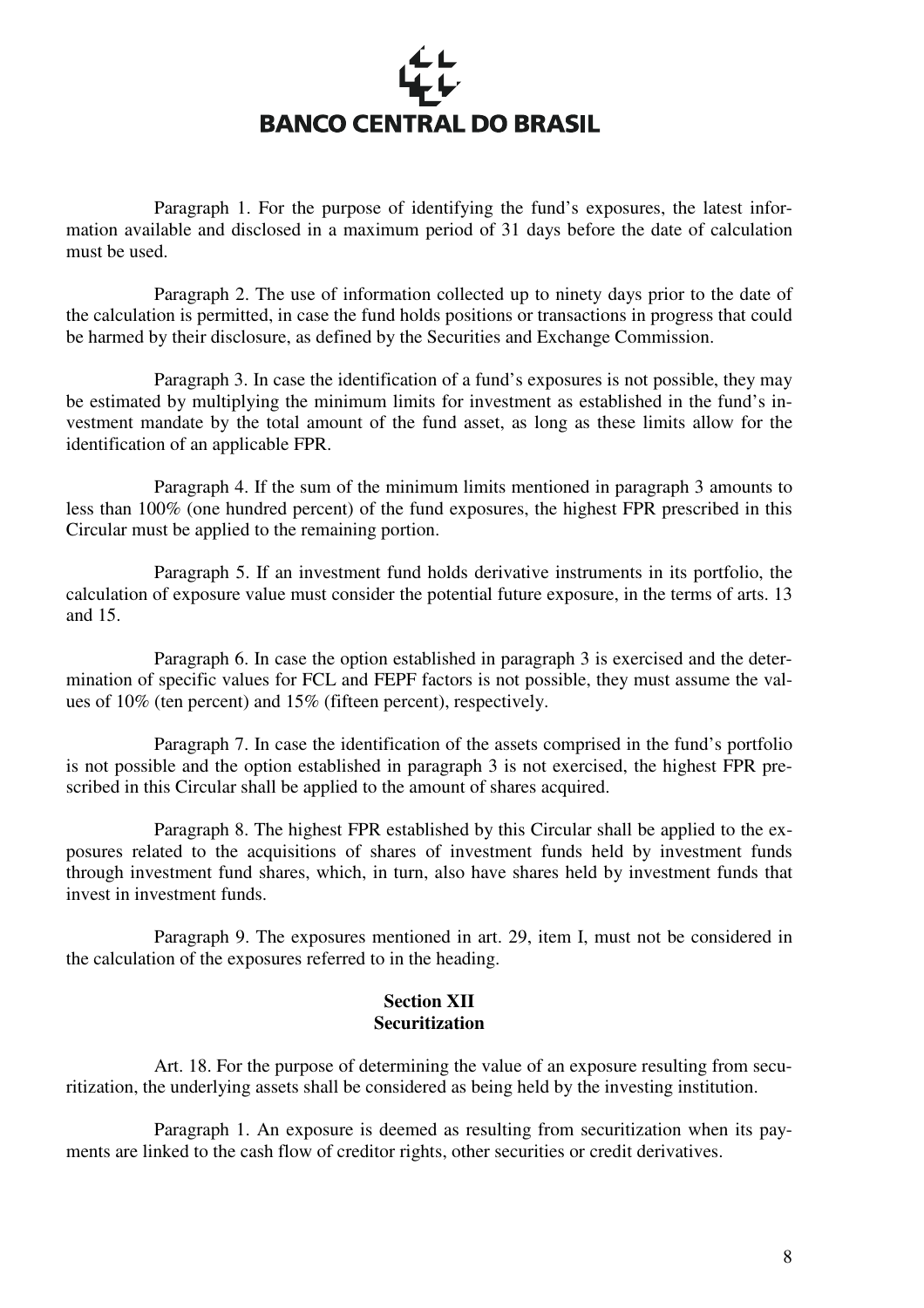

 Paragraph 2. In case the identification of the underlying assets in a securitization exposure is not possible, the highest FPR established by this Circular shall be applied to the total exposure.

 Paragraph 3. The exposures mentioned in art. 29, item II, must not be considered in the calculation of the exposures referred to in the heading.

# TITLE III THE RISK-WEIGHTING FACTORS

# CHAPTER I THE 0% FPR

Art. 19. A 0% (zero percent) FPR applies to the following exposures:

I - values held in cash in the domestic currency;

 II - values held in cash, in a foreign currency issued by the countries listed in item VII, as well as exposures whose underlying assets are denominated in such a foreign currency;

 III - investments in gold as a financial asset and exchange instrument, as well as exposures whose underlying asset is represented by gold as a financial asset and exchange instrument;

 IV - operations with the National Treasury and with the Central Bank of Brazil, credit lines non-cancellable unconditionally and unilaterally by the institution provided to those entities, as well as securities issued by them;

 V - operations with the following multilateral organizations and Multilateral Development Entities (EMD), credit lines non-cancellable unconditionally and unilaterally by the institution provided to those entities, as well as the guaranties provided to them and securities issued by them:

 a) World Bank Group, comprised of the International Bank for Reconstruction and Development (Bird) and the International Finance Corporation (IFC);

b) Inter-American Development Bank (IADB);

c) African Development Bank (AfDB);

d) Asian Development Bank (ADB);

e) European Bank for Reconstruction and Development (EBRD);

f) European Investment Bank (EIB);

g) European Investment Fund (EIF);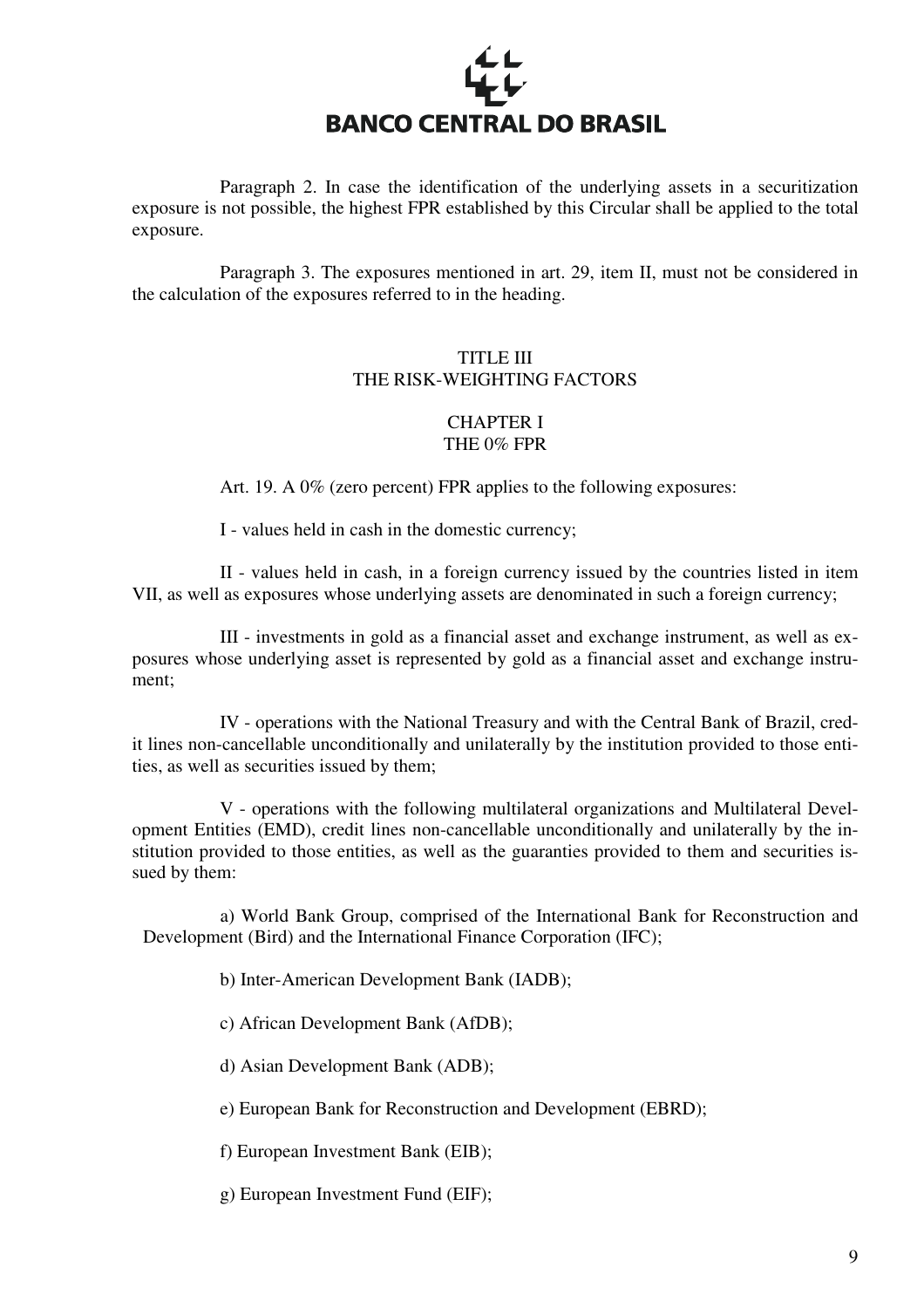# **BANCO CENTRAL DO BRASIL**

h) Nordic Investment Bank (NIB);

i) Caribbean Development Bank (CDB);

j) Islamic Development Bank (IsDB);

k) Council of Europe Development Bank (CEDB);

l) Bank for International Settlements (BIS);

m) International Monetary Fund (IMF); and

n) National Bank for the Economic and Social Development (BNDES);

VI - contributions in advance to the Credit Guarantor Fund (FGC); and

 VII - operations with central governments of foreign countries and their respective central banks, as well as securities issued by them, whose external rating assigned by a credit rating agency registered or recognized by the Brazilian Securities Commission (CVM) is:

a) equal to or better than AA- or equivalent rating; or

b) equivalent to investment grade, provided that:

 1. the reference currency of the operation or security is the local currency of the foreign country;

2. the institution's fundraising is referenced in the local currency of the foreign coun-

# try.

Sole paragraph. The external rating mentioned in item VII must be:

I - the highest risk grade, if more than one is available;

II - the one assigned to the issuance of securities, if available.

#### CHAPTER II THE 2% FPR

 Art. 20. A 2% (two percent) FPR applies to exposures settled on central counterparties with the following characteristics:

 I - licensed by the Central Bank of Brazil, in the terms of Law 10,214 of March 27, 2001, and of regulation in force;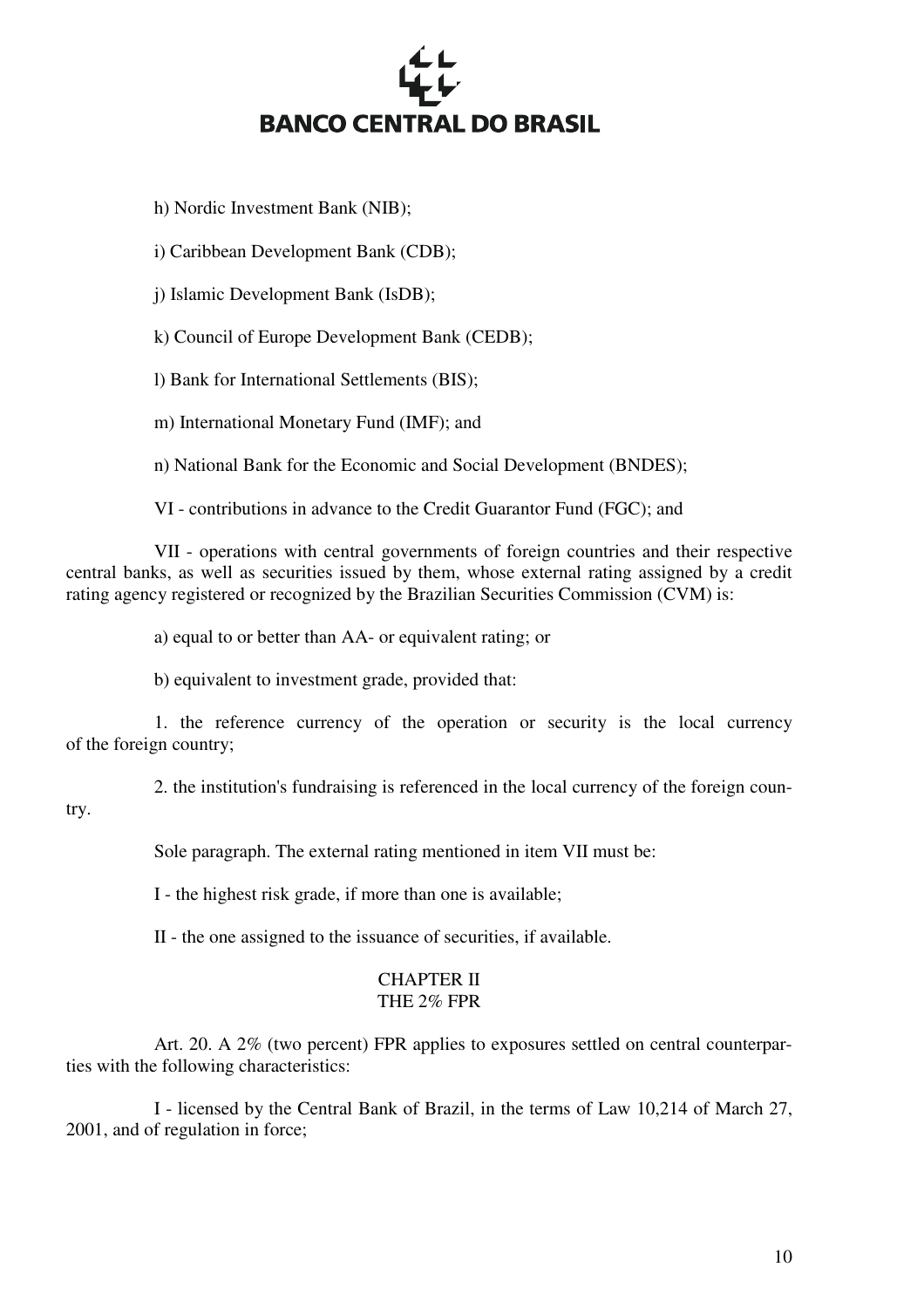

 II - subject to regulation consistent with the principles established by the Committee on Payment and Market Infrastructures (CPMI) and by the International Organization of Securities Commissions (IOSCO); or

 III - recognized as a qualifying one by the Central Bank of Brazil, in the terms of Circular 3,772 of December 1, 2015.

 Paragraph 1. Compliance with the conditions mentioned in item II of the heading must be documented by the institution.

 Paragraph 2. The treatment provided for the entities mentioned in item II of the heading does not apply to:

 I - central counterparties whose recognition as qualifying has already been denied by the Central Bank of Brazil, in the terms of art. 3 of Circular 3,772 of 2015;

 II - other central counterparties based in a jurisdiction in which the entities mentioned in item I are incorporated or authorized to carry out their activities.

## CHAPTER III THE 20% FPR

Art. 21. A 20% (twenty percent) FPR applies to the following exposures:

I - demand deposits in the domestic currency;

 II - demand deposits in a foreign currency issued by the countries listed in art. 19, item VII;

 III - rights resulting from renewing of debts of the Fund for the Compensation of Salary Variations (FCVS), according to Law 10,150 of December 21, 2000;

 IV - operations maturing within three months, in domestic currency, conducted with financial institutions and other institutions licensed by the Central Bank of Brazil, with which financial statements are not prepared on a consolidated basis, provided that these institutions are not under a special regime;

 V - securities maturing within three months issued by the institutions mentioned in item IV;

 VI - credit operations maturing within three months, in domestic currency, carried out with CCPs in accordance with Law 10,214 of 2001, deemed systemically important in accordance with regulation in force;

 VII - credit operations maturing within three months carried out with entities that operate financial market infrastructures abroad and are subject to regulation consistent with the principles established by CPMI and by the International Organization of Securities Commissions (IOSCO) held in: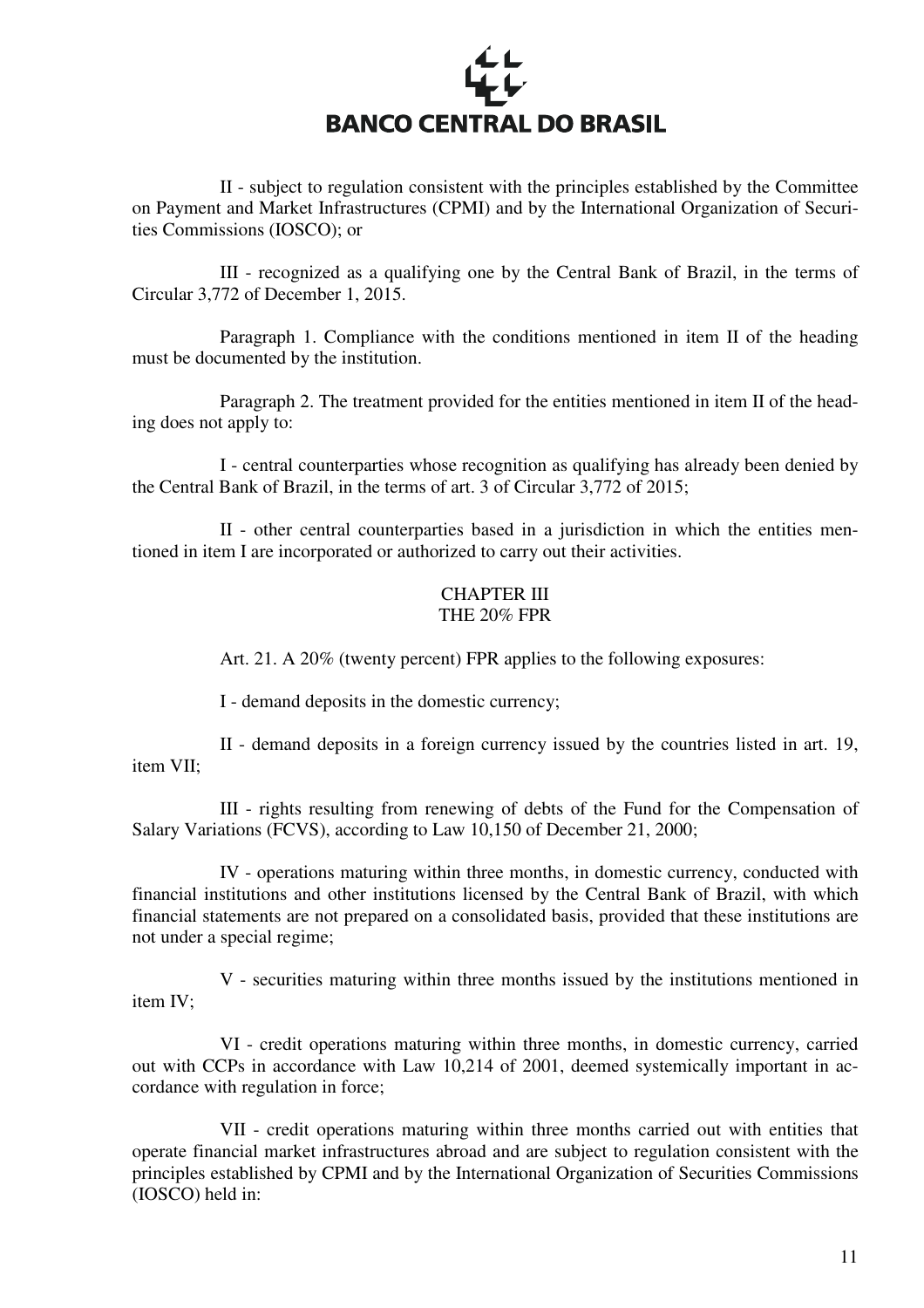

a) domestic currency; or

b) local currency of any of the countries listed in art. 19, item VII;

 VIII - rights representing operations performed by single cooperatives, central cooperatives, confederations and cooperative banks involving an institution within the same cooperative system as a counterparty;

IX - [Revoked by Circular 3,714 of August 20, 2014]

 X - operations maturing within three months conducted with financial institutions located in any of the countries listed in art. 19, item VII, with which financial statements are not prepared on a consolidated basis, provided these institutions are not under a special regime or similar treatment abroad and held in:

a) domestic currency; or

b) local currency of any of the countries listed in art. 19, item VII;

 XI - securities issued by the institutions mentioned in item X, maturing within three months.

 Sole paragraph. The provision of item VIII does not apply to equity holdings between the institutions referred to therein.

#### CHAPTER IV THE 35% FPR

 Art. 22. A 35% (thirty-five percent) FPR applies to exposures relative to house financing, either of a new property or otherwise, whose loan-to-value ratio was up to 80% (eighty percent) on the date the credit was granted, when the operation is guaranteed by:

I - a fiduciary lien on the financed property, if located in Brasil;

 II - mortgage, in first degree, if the property is located in countries listed in art. 19, item VII, and the foreclosure period is lower than 24 (twenty four) months.

 Paragraph 1. A 35% (thirty-five percent) FPR applies to exposures relative to housing loans, either of a new property or otherwise, that are guaranteed in the form of the heading and whose outstanding debt was up to 80% (eighty percent) of the value of the guaranty on the date that the credit was granted and the present value of the guaranty is not less than its value on the date that the credit was granted.

Paragraph 2. For the purpose of verifying compliance with paragraph 1:

 I - a new evaluation of the property shall be made, subject to legal and regulatory provisions in force; or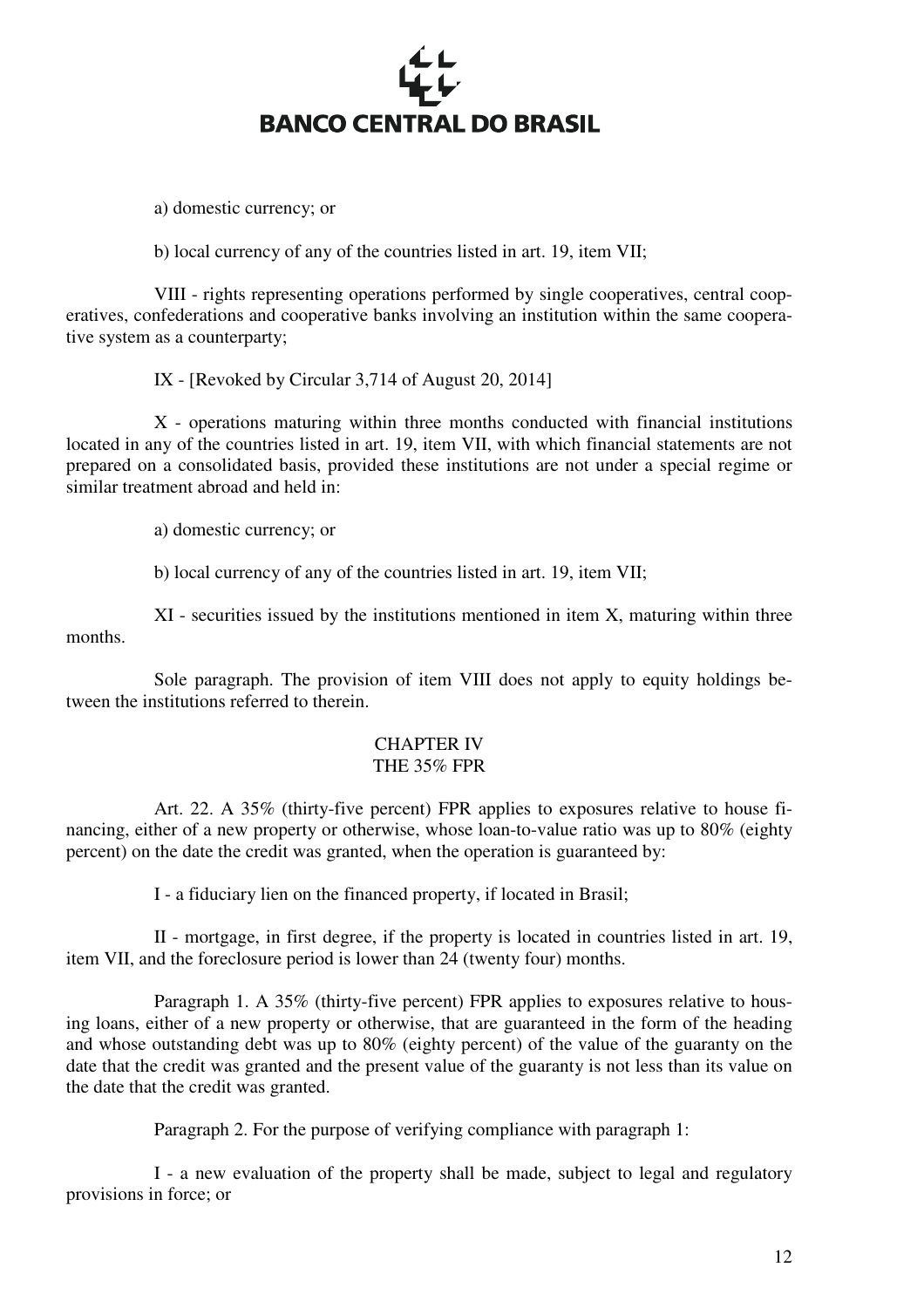

 II - a statistical methodology that is consistent, verifiable, documented and stable over time shall be developed.

 Paragraph 3. The information necessary to verify the effective term of foreclosures shall be readily available to the Central Bank of Brazil.

 Paragraph 4. The exercise of the right established in paragraph 1 implies that the 35% FPR (thirty five percent) must be applied for the duration of the exposure.

# CHAPTER V THE 50% FPR

Art. 23. A 50% (fifty percent) FPR applies to the following exposures:

 I - operations with financial institutions and other institutions licensed by the Central Bank of Brazil, with which financial statements are not prepared on a consolidated basis, provided that these institutions are not under a special regime, as well as equity or bonds issued by them;

 II - operations with financial institutions located in countries listed in art. 19, item VII, with which accounting statements are not prepared on a consolidated basis, provided that these institutions are not under a special regime or similar treatment abroad;

 III - credit operations with CCPs, according to Law 10,214 of 2001, deemed systemically important in the terms of the regulation in force;

 IV - credit operations with entities abroad that operate financial market infrastructures and are subject to regulation consistent with the principles established by CPMI and IOSCO;

 V - housing loans relative to properties encumbered with a fiduciary lien, either of a new property or otherwise, whose loan-to-value ratio was up to 50% (fifty percent) on the date that the credit was granted;

 VI - housing loans relative to properties encumbered with a first-degree mortgage lien, either of a new property or otherwise, whose loan-to-value ratio did not exceed 80% (eighty percent) on the date that the credit was granted;

 VII - construction loans relative to properties encumbered with a first-degree mortgage lien or a fiduciary lien, provided that the encumbrance complies with the provisions of Law 10,931 of August 2, 2004;

VIII - credit operations granted to FGC; and

 IX - housing loans relative to properties encumbered with a first-degree mortgage lien, either of a new property or otherwise, whose loan-to-value ratio was up to 50% (fifty per-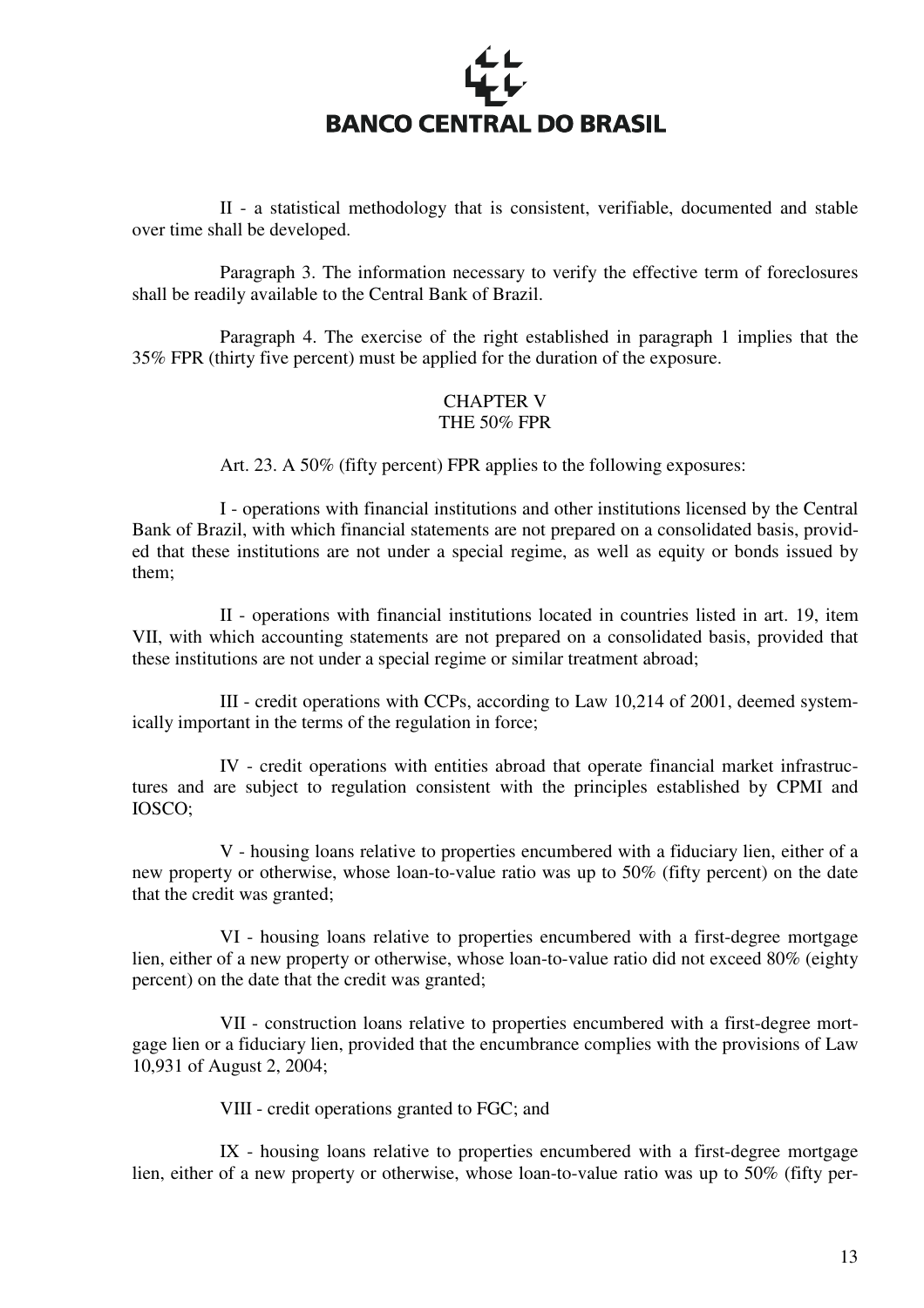

cent) on the date that the credit was granted, in case the property is located in countries listed in art. 19, item VII, subject to the provisions established in art. 22, item II and paragraph 3.

# CHAPTER VI THE 75% AND 85% FPR

Art. 24. A 75% (seventy-five percent) FPR applies to retail exposures.

 Paragraph 1. For the purposes of this Circular, operations qualify for retail if they have the following characteristics simultaneously:

I - their counterparty is a natural person or a small-sized private legal entity;

 II - they take the form of a financial instrument directed at the counterparties mentioned in item I, with the exception of equity and bonds;

 III - the sum of exposures with the same counterparty does not exceed 0.2% (zero point two percent) of the retail portfolio of the institution; and

IV - the sum of current exposures with the same counterparty does not exceed:

- a) R\$1,500,000.00 (one million and five hundred thousand reais), when the counterparty is a natural person; or
- b) R\$3,000,000.00 (three million reais), when the counterparty is a small-sized private legal entity.

Paragraph 2. For the purposes of Paragraph 1, the following definitions apply:

 I - a single counterparty is a natural person or legal entity, or a group of individuals acting either separately or jointly when representing a common economic interest; and

 II - a private legal entity is considered a small-sized counterparty if its yearly gross revenue does not exceed R\$15,000,000.00 (fifteen million reais).

 Paragraph 3. The provision of the heading does not apply to exposures for which a specified FPR is established.

 Paragraph 4. For the purpose of verifying compliance with the limits established on Paragraph 1, items III and IV:

 I - the value of all operations with the same counterparty must be calculated without applying a FCC and without deducting any provisions; and

 II - housing loans relative to properties encumbered with a fiduciary lien or a mortgage, either of a new property or otherwise, are waived.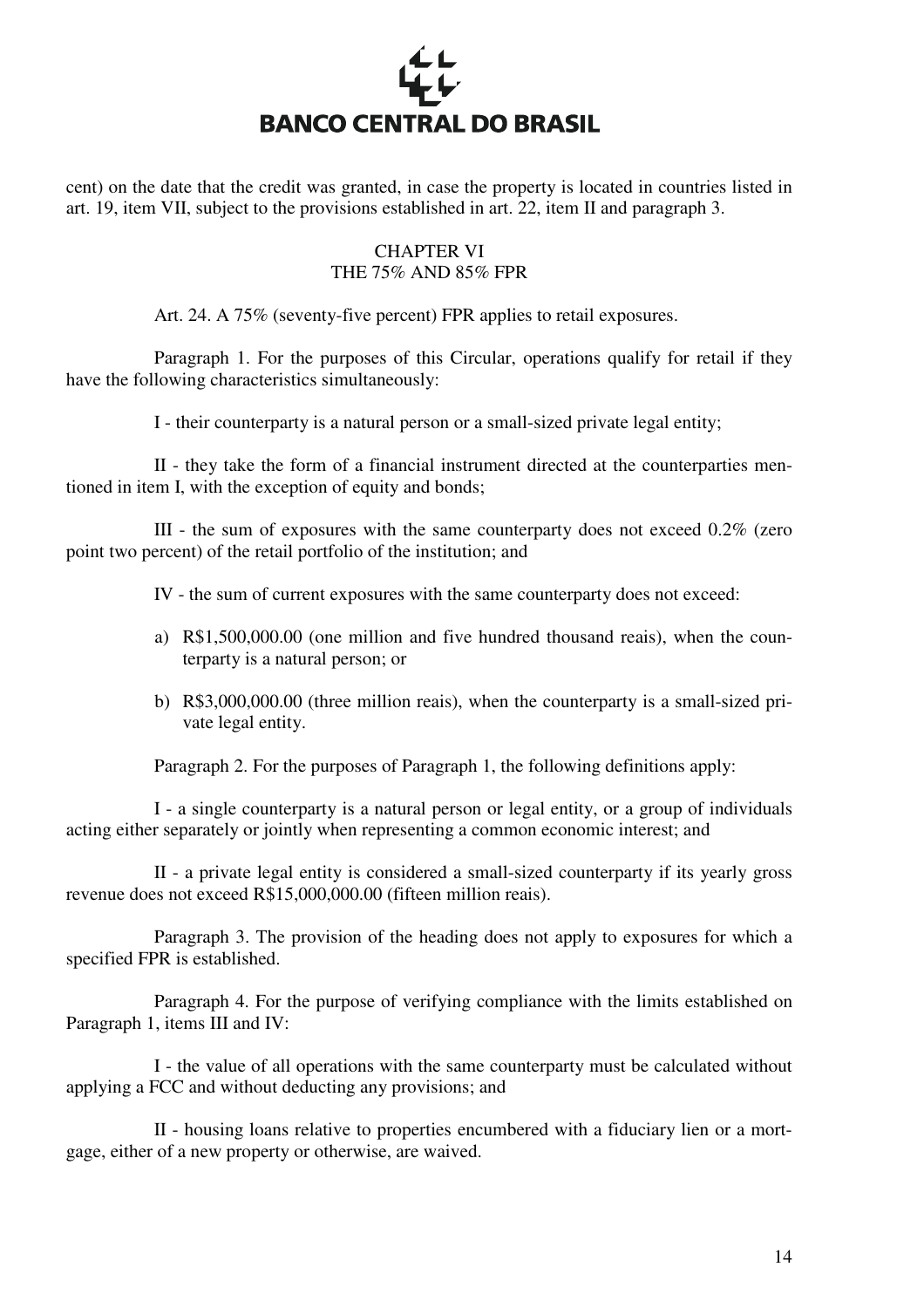

 Art. 24-A. An 85% (seventy-five percent) FPR applies to retail exposures resulting from operations in which:

 I - the counterparty is a legal entity whose outstanding credit portfolio registered in the Brazilian Central Bank Credit Information System (SCR) is over R\$100,000,000.00 (one hundred million reais); and

 II - the outstanding balance of credit operations with the legal entity mentioned in item I does not exceed 10% (ten percent) of the financial institution's Regulatory Capital (PR), as established by Resolution 4,192 of March 1, 2013.

# CHAPTER VII THE 100% FPR

 Art. 25. A 100% (one hundred percent) FPR applies to the exposures for which there is not a specified FPR.

# CHAPTER VIII THE 150% FPR

#### Art. 26. [Revoked by Circular 3,714 of August, 20, 2014]

# CHAPTER IX THE 300% FPR

 Art. 27. A 300% (three hundred percent) FPR applies to deferred tax assets relative to fiscal losses in income taxes and to a negative base in the social levying over net profits as well as those deferred tax assets originated from this levy relative to the calculation period ending in December 31, 2008, which are calculated in the terms of Art. 8 of the Executive Act 2.158-35 of August 24, 2001, and that are not deducted from regulatory capital, as instructed in the regulation in force.

Art. 28. [Revoked by Circular 3,714 of August, 20, 2014]

## CHAPTER X THE 1,250% FPR

 Art. 29. A 1,250% (one thousand two hundred and fifty percent) FPR applies to the following exposures:

 I - relative to the acquisition, from the date of publication of this Circular onwards, of subordinated tranches of FIDC and other investment funds;

 II - relative to the acquisition, from the date of publication of this Circular onwards, of subordinated tranches of securitization structures; and

III - investment in the funds mentioned in art. 3, item VII.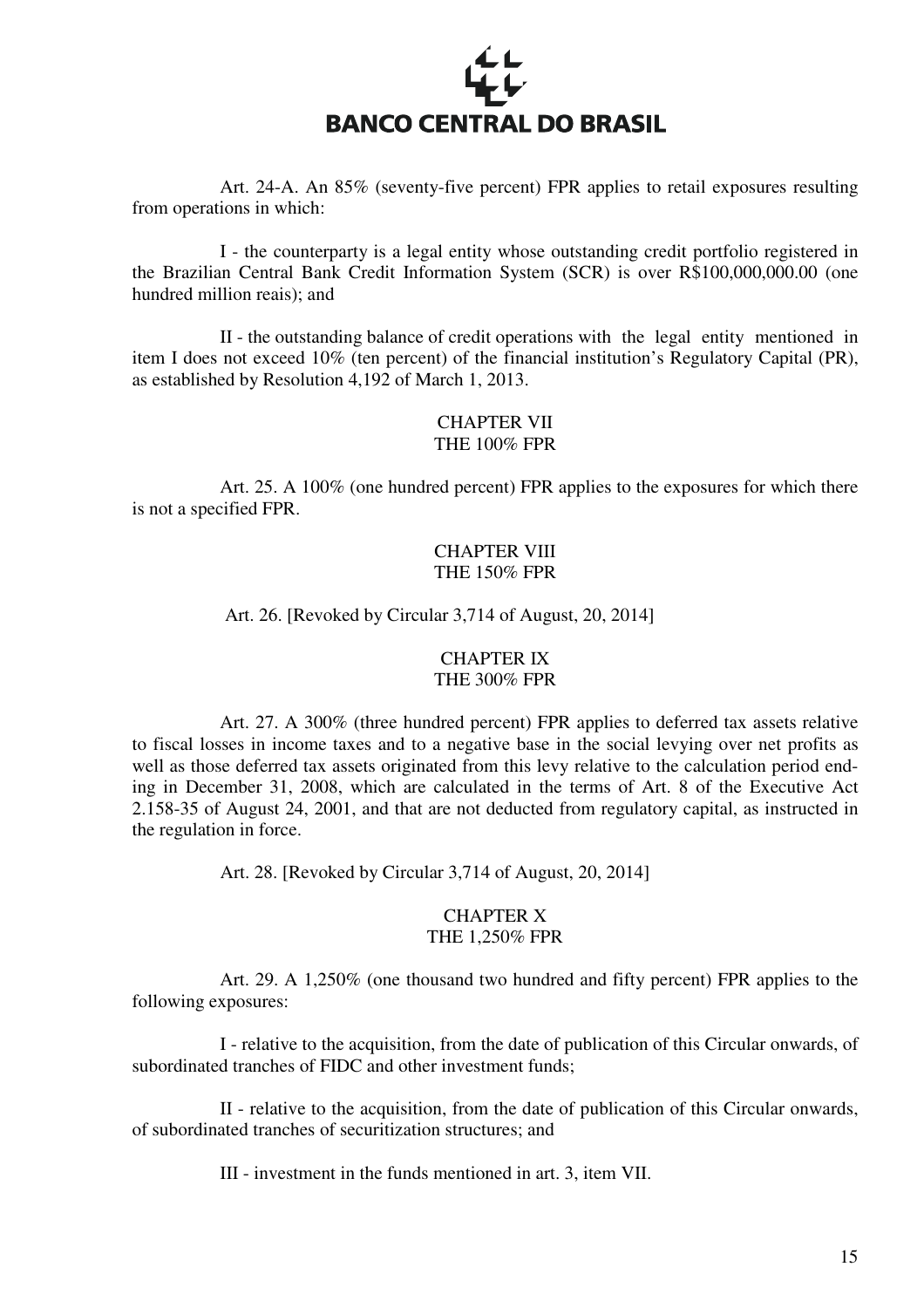

Sole paragraph. In order to obtain the value of  $RWA_{CPAD}$  relative to the exposures mentioned in items I to III of the heading, the result of the multiplication of the exposure value by the FPR mentioned in the heading must be multiplied by 0.08/F, being F the factor defined in art. 4 of Resolution 4,193 of 2013.

#### CHAPTER XI

# THE FPR APPLICABLE TO VALUES NON DEDUCTIBLE FROM PR

 Art. 30. The exposures related to values nondeductible from PR, as mentioned in art. 5, Paragraph 2 of Resolution 4,192 of 2013, receive a FPR of 250%.

# CHAPTER XII THE FPR APPLICABLE TO REPURCHASE TRANSACTIONS

Art. 31. For the purpose of applying a FPR to an exposure to counterparty credit risk in repurchase agreements (repo) and securities lending, the following instruments shall be considered credit risk mitigators:

 I - the underlying asset received in a reverse purchase agreement or a lending operation; and

 II - the financial resources received in a repurchase agreement (repo) or a lending operation.

#### CHAPTER XIII

# THE FPR APPLICABLE TO ENDORSEMENTS, SURETIES AND CO-OBLIGATION OP-ERATIONS

 Art. 32. The FPR applicable to an exposure related to an endorsement, a pledge or any other form of personal guaranty is the same FPR applicable to a credit operation with the same counterparty.

#### TITLE IV

# EXCLUDED EXPOSURES, CREDIT VALUATION ADJUSTMENT (CVA) AND THE USE OF MITIGATORS IN THE CALCULATION OF THE RWACPAD

#### CHAPTER I

# EXPOSURES TO BE EXCLUDED FROM THE RWACPAD

Art. 33. For the calculation of RWA<sub>CPAD</sub>, the following exposures shall not be considered:

 I - inter-branch operations and other operations performed with entities within the scope of consolidation used to calculate regulatory capital (PR);

 II - those relative to the assets and liabilities deducted in the calculation of PR, as set in Art. 5 of Resolution 4,192 of March 1, 2013, including associated deferred tax liabilities that were subtracted in calculation of PR;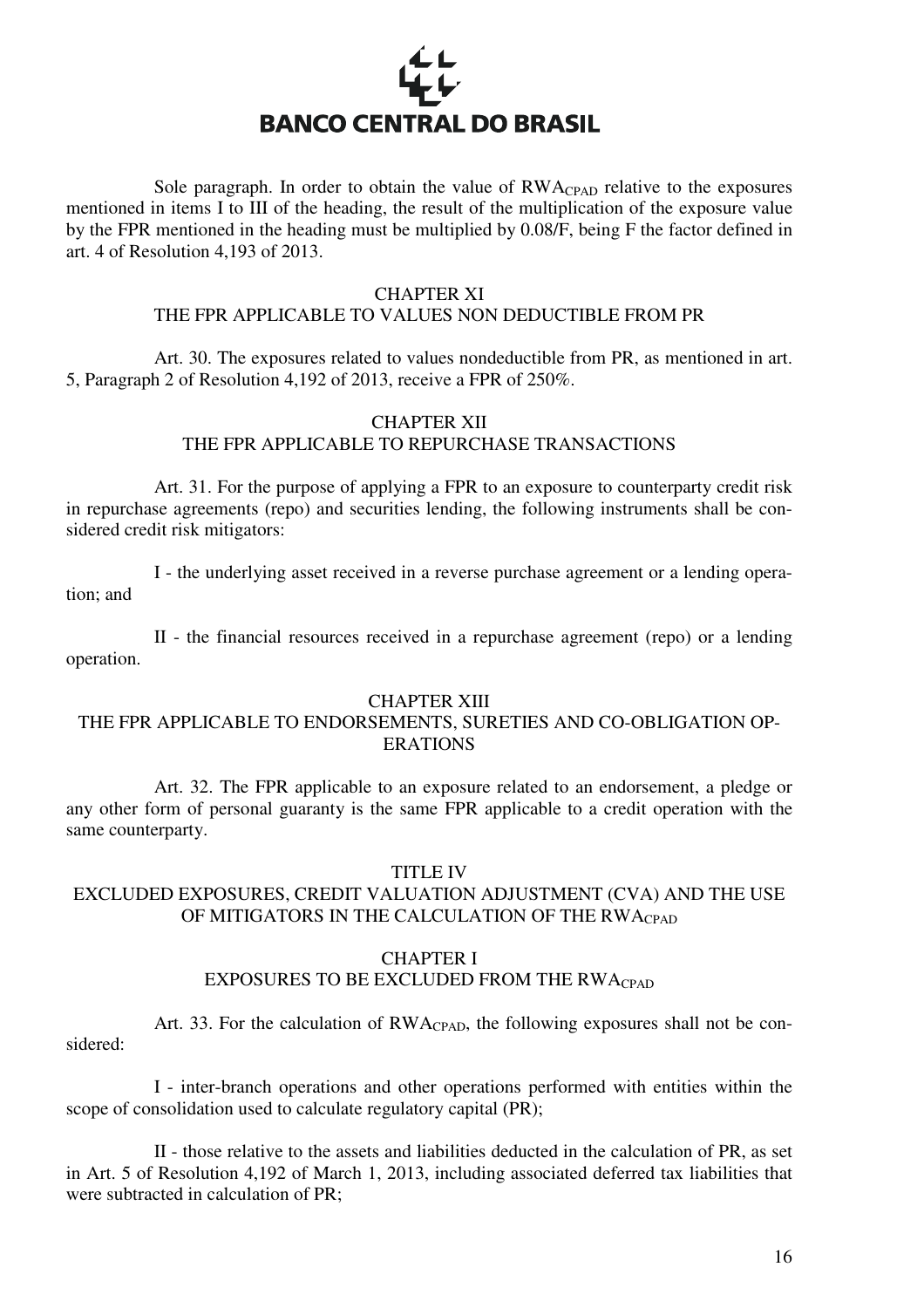

 III - those relative to the risk of the underlying asset that results from an investment in equity and commodities, if covered by the RWA component for exposures to market risk subject to the calculation of capital requirements under the standardized approach ( $\overline{RWA_{MPAD}}$ ) or by the RWA component for market risk exposures subject to the calculation of capital requirements under an internal model approved by the Central Bank of Brazil ( $RWA<sub>MINT</sub>$ ), according to Resolution 4,193 of 2013;

 IV - derivatives in which the institution acts solely as an intermediary, not assuming any rights or obligations before the parties;

 V - those relative to the clearing of checks deposited in clients' accounts, when the availability of the resources depends on the conclusion of the clearing procedures, according to the regulation in force; and

VI - linked asset operations, conducted under the provisions of Resolution 2,921 of January 17, 2002.

 Art. 34. The RWACPAD component may be deducted of the result of the following formula:

 $\Sigma_i$  max {(1.250% x DF<sub>i</sub> - 18% x TE<sub>i</sub>); 0}, where:

 $I$  -  $DF_i$  = contributions to default fund of central counterparties, as indicated in art. 20; and

II -  $TE_i$  = total of the exposures relative to operations to be cleared in a CCP, as indicated on art. 20.

Sole paragraph. The values of  $TE_i$  and  $DF_i$  mentioned in the heading must be calculated by each entity "i" mentioned in art. 20.

## CHAPTER II THE CREDIT VALUATION ADJUSTMENT (CVA)

Art. 35. The value of RWACPAD relative to derivatives shall be added by the credit valuation adjustment (CVA) associated with a deterioration in the creditworthiness of the counterparty, obtained through the following formula:

2, 33 \* 0, 01 \* 
$$
\frac{1}{F}
$$
 \*  $\sqrt{(\sum_{i} 0, 5 * (d_i * EXP_i - \sum_{h} d_i^h * B_i^h) - \sum_{ind} d_{ind} * B_{ind})^2 + \sum_{i} 0, 75 * (d_i * EXP_i - \sum_{h} d_i^h * B_i^h)^2}$   
where:

I - F = factor defined in art. 4 of Resolution 4,193 of 2013;

II -  $d_i$  = discount factor of the exposure value, calculated by counterparty "i" according to the following formula: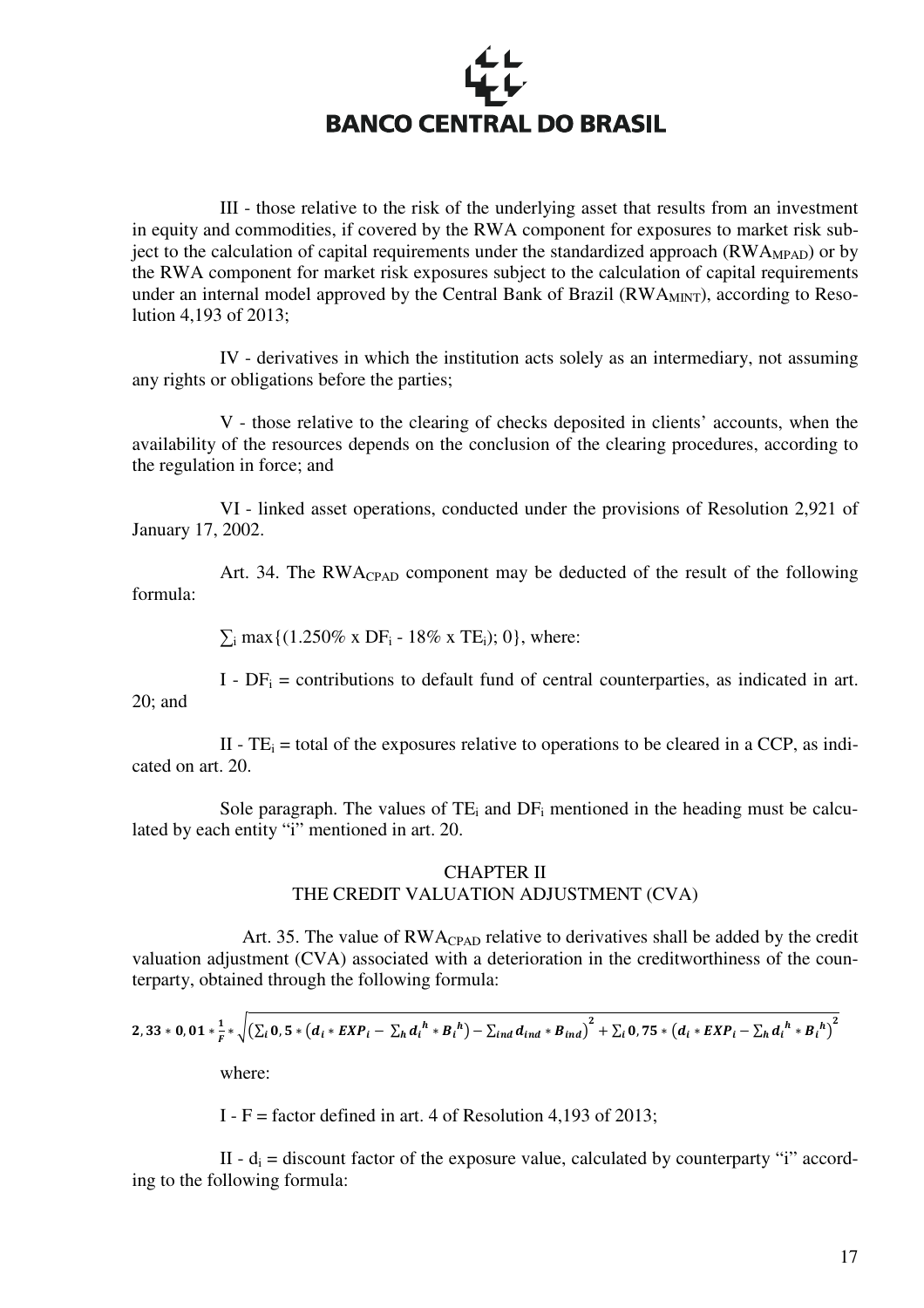# **BANCO CENTRAL DO BRASIL**

 d<sup>i</sup>  $=$  [(1 - e<sup>-0.05 8 Mi</sup>) / 0.05], where M<sub>i</sub> is the weighted average maturity, in years, calculated by counterparty "i", according to the following formula:

 $M_i = \sum (M_0 * R_0) / \sum R_0$ 

where:

a)  $M_0$  = remaining maturity of the derivative, in years, or the result of the following formula, if the institution so chooses:

 $M_0 = Max((\sum t [\tbinom{t*}CFt])/(\sum t CFt), 1)$ , where  $CF_t$  corresponds to the installments envisaged for the "t" period, including principal and charges;

b)  $R_0$  = notional value of the derivative;

III -  $EXP_i$  = exposure mentioned in arts. 12 and 14, calculated by counterparty "i";

IV -  $d_i^h$  = discount factor of the credit derivative "h" related to counterparty "i", calculated according to the following formula:

 $d_i^h = [(1 - e^{-0.05 \cdot k} \tbinom{m}{i} / 0.05],$  where  $M_i^h$  is the remaining maturity, in years, of the credit derivative "h", relative to counterparty "i", used as a hedge to CVA;

V -  $B_i^h$  = notional value of the credit derivative "h", relative to counterparty "i", used as a hedge to CVA;

 $VI - d_{ind}$  = discount factor of the credit derivatives index "ind", calculated according to the following formula:

 $d_{\text{ind}} = [(1 - e^{-0.05 \cdot M_{\text{ind}}}) / 0.05]$ , where  $M_{\text{ind}}$  is the remaining maturity, in years, of the credit derivatives index "ind" used as a hedge to CVA; and

VII -  $B_{ind}$  = notional value of the credit derivatives index "ind" used as a hedge to CVA.

 Paragraph 1. The following operations shall not be considered in the calculation mentioned in the heading:

I - those to be cleared in a CCP;

II - those performed with the entities mentioned in art. 19, items IV and V; and

 III - credit swaps in which the institution appears as the risk-taking counterparty, subject to the provision established in art.14, item I.

Paragraph 2. Alternatively, the addition to the value of the  $RWA_{CPAD}$  mentioned in the heading may be calculated according to the following formula: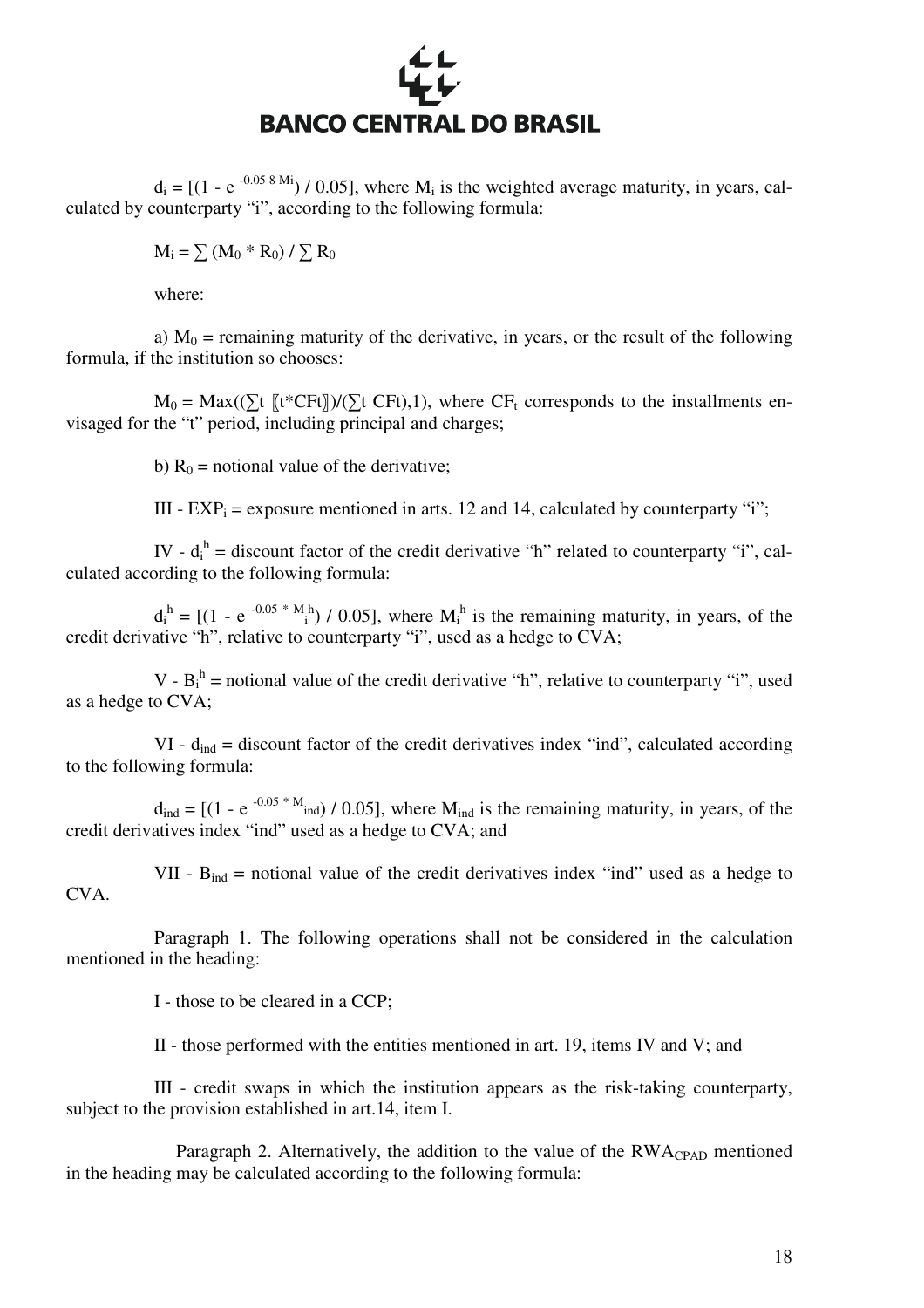

 $0, 1*$  $\mathbf{1}$  $\overline{F}^* \left| \begin{matrix} 0,25 \end{matrix} \right| \sum_i EXP_i$ i  $\overline{\phantom{a}}$  $\mathbf{z}$  $+$  0, 75  $\sum_{i} EXP_i^2$ i

## CHAPTER III THE USE OF MITIGATORS

**Section I General Requirements** 

Art. 36. [Revoked by Circular 3,809 of August 25, 2016.]

**Section II Exposures risk-weighted at 0% and 10%** 

Art. 37. [Revoked by Circular 3,809 of August 25, 2016.]

Art. 37-A. [Revoked by Circular 3,809 of August 25, 2016.]

**Section III Exposures risk-weighted at 20%** 

Art. 38. [Revoked by Circular 3,809 of August 25, 2016.]

**Section IV Exposures risk-weighted at 50%** 

Art. 39. [Revoked by Circular 3,809 of August 25, 2016.]

TITLE V FINAL DISPOSITIONS

# CHAPTER I INFORMATION DISPATCH

 Art. 40. A report detailing the calculation of RWACPAD must be provided to the Financial System Monitoring Department (Desig) of the Central Bank of Brazil in the form established by the said unit.

Sole paragraph. The information used in calculating  $RWA_{CPAD}$  must be made available to the Central Bank of Brazil for five years.

# CHAPTER II OTHER PROVISIONS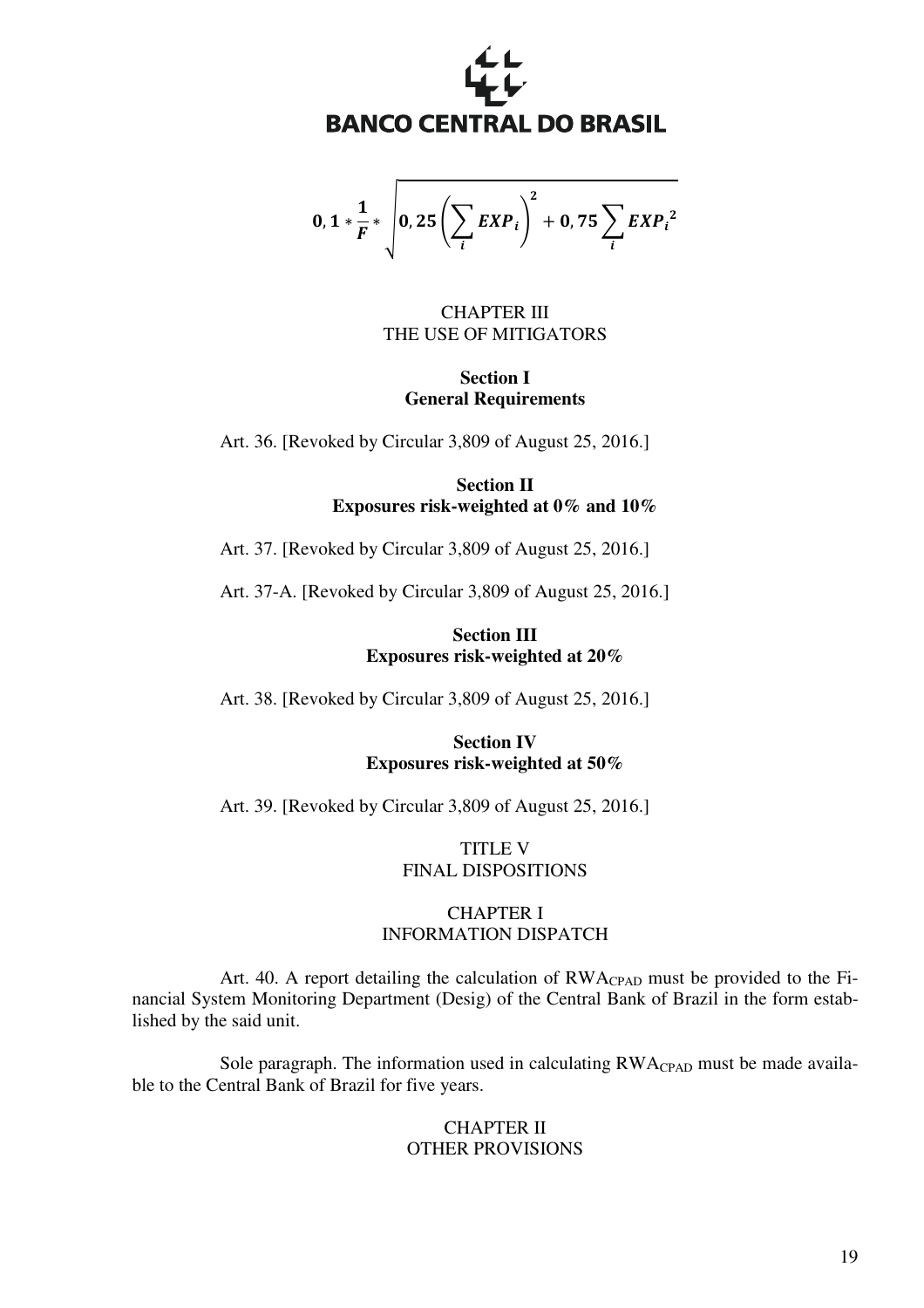

 Art. 41. The arts. 10, 11, 12, 13, 14, 15-A, 15-C, 20, 21 and 22 of Circular 3,360 of September 12, 2007, are amended as follows:

"Art. 10. ………………………………………………………………….

II - values held in cash, in the foreign currencies issued by the countries listed in art. 11, item VI, as well as exposures having such foreign currencies as their underlying asset:

V - ..................................................................................................................

o) National Bank for the Economic and Social Development (BNDES);" (NR)

"Art. 11. …………………………………………………………………..

II - demand deposits in a foreign currency issued by the countries listed in item VI:

VI - operations with central governments of foreign countries and respective central banks, as well as securities issued by them, in relation to which there has been no occurrence, over the past five years, of any of the following events:

a) a suspension of any payment relative to a foreign obligation;

b) a unilateral change of contractual terms relative to the payment of a foreign obligation;

c) a moratorium or any other form of refusal to accredit a foreign obligation**;**  or

d) a payment in advance of a foreign obligation resulting from the application of a contractual clause; and

VII - operations maturing within three months, conducted with financial institutions based on countries listed on item VI, with which the financial statements are not prepared on a consolidated basis, provided that they are not under a special regime or a similar treatment abroad." (NR)

"Art. 12……………………………………………………………………

I - housing loans, either of a new property or otherwise, encumbered with a fiduciary lien, whose loan-to-value ratio is up to 80% (eighty percent) on the date that the credit was granted." (NR)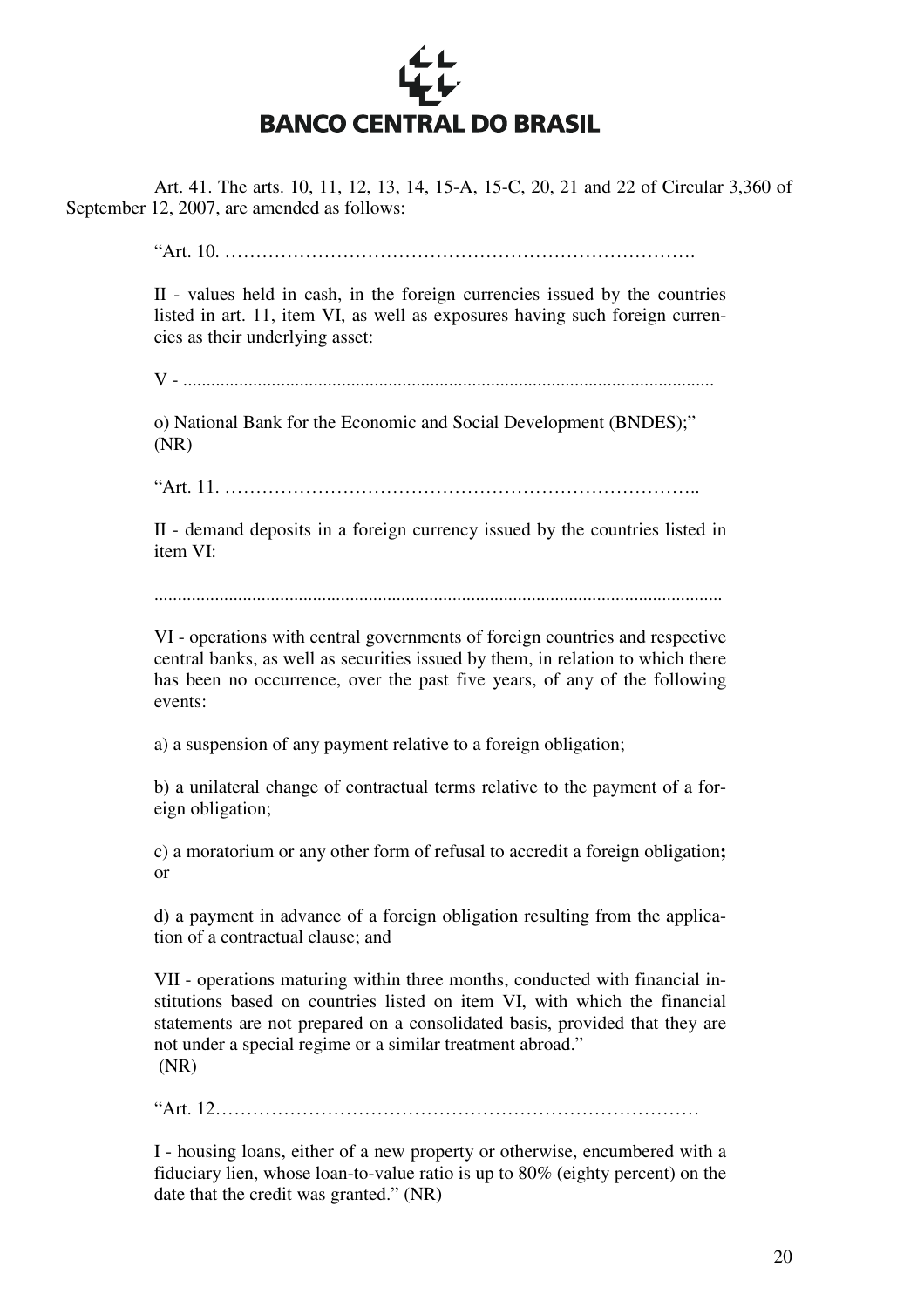

"Art. 13…………………………………………………………………...

III - operations with financial institutions based on countries listed on art. 11, item VI, with which the financial statements are not prepared on a consolidated basis, provided that they are not under a special regime or similar treatment abroad, with an original maturity of over three months;

..........................................................................................................................

V - housing loans relative to properties encumbered with a first-degree mortgage, either of a new property or otherwise, whose loan-to-value ratio is over 50% (fifty percent) and lower than 80% (eighty percent) on the date the credit was granted." (NR)

 "Art. 14. A 75% (seventy-five percent) FPR applies to the following exposures:

I - with the following characteristics, cumulatively:

a) their counterparty is a legal entity whose credit portfolio in the domestic financial system is over R\$100,000,000.00 (one hundred million reais); and

b) the amount of the credit portfolio of the institution with the counterparty is lower than 10% (ten percent) of the Regulatory Capital (PR), as established in Resolution 3,444 of February 28, 2007; and

II - retail operations.

Paragraph 1.

.........................................................................................................................

IV - the total amount of exposures with the same counterparty does not exceed R\$600,000.00 (six hundred thousand reais).

Paragraph 2.

...................................................................................................................

II - a private legal entity qualifies for a small-sized counterparty if its yearly gross revenue does not exceed R\$3,600,000.00 (three million six hundred thousand reais)." (NR)

"Art. 15-A. ......................................................................................................

II - payroll-linked credit with an original maturity of up to sixty months;" (NR)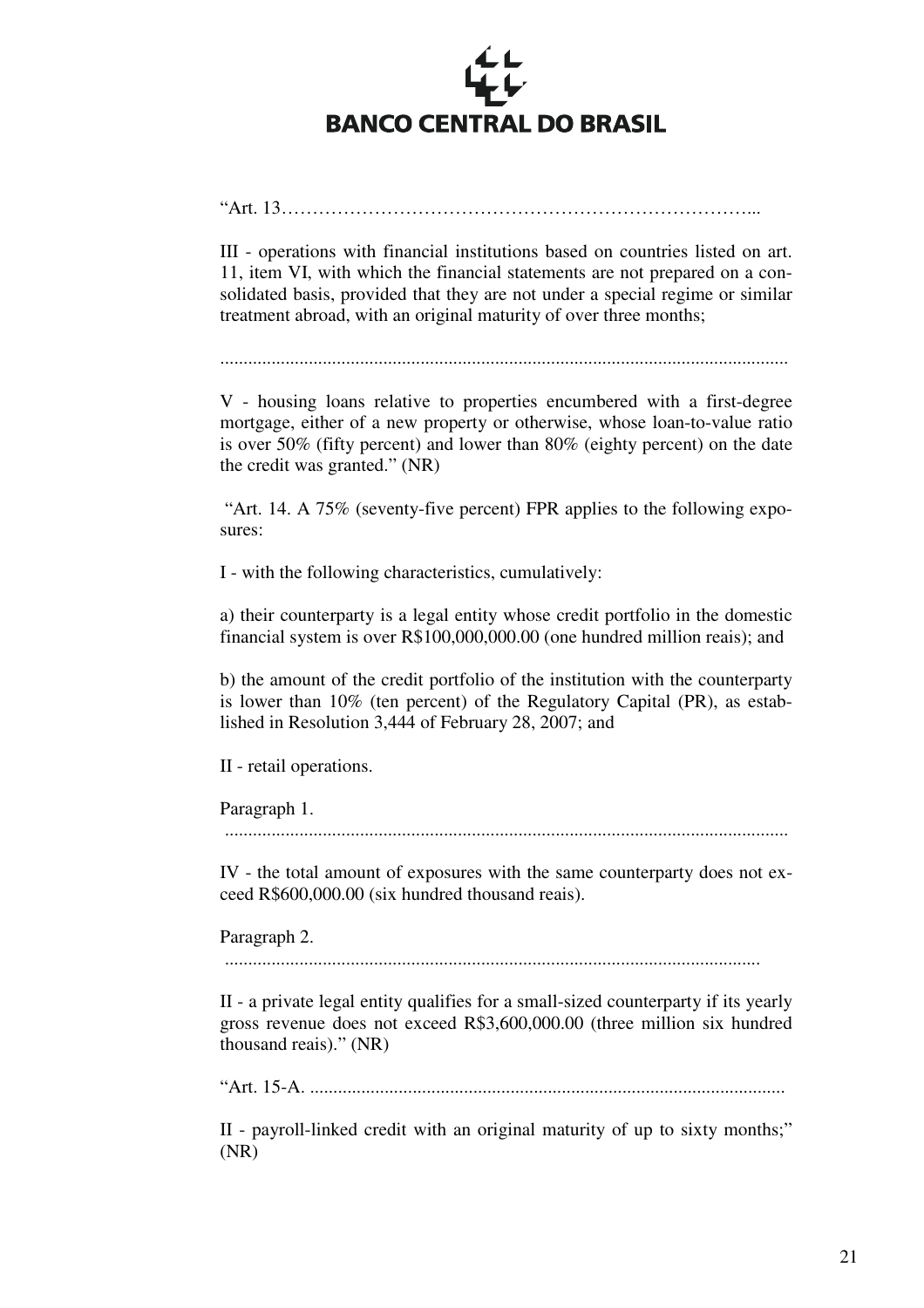

"Art. 15-C. A FPR of 300% (three hundred percent) applies to exposures relative to operations of personal credit without a specific destination, excluding the operations of payroll-linked credit, contracted or renegotiated with natural person from November 11, 2011, with an original maturity of over sixty months." (NR)

"Art. 20…………………………………………………………………...

Paragraph 3…………………………………………………………………...

V - demand deposits, term deposits, financial bills issued by the institution, savings deposits, and deposits in gold or federal public securities that comply with each of the following requirements:" (NR)

"Art. 21………………………………………………………………….

VII - demand deposits, term deposits, financial bills issued by the institution, savings deposits, and deposits in gold or federal public securities, as established in art. 20, paragraph 3, item V; and

VIII - guaranty provided with resources of the Participation Fund for the States (FPE) or of the Participation Fund for the Municipalities (FPM), mentioned in art. 159 of the Federal Constitution." (NR)

"Art. 22. ..................................................................................................

II - guaranty provided by countries and central banks according to art. 11, item VI;

..........................................................................................................................

IV - deposit of securities issued by the entities mentioned in art. 11, items VI and VII, and art. 13, item I, which comply with the following requirements cumulatively:" (NR)

 Art. 42. This Circular enters into force on October 1, 2013, except for arts. 41 and 43, item I, which enter into force on the date of the publication.

Art. 43. The following dispositions are hereby revoked:

 I - from this Circular publishing date, art. 13, item II, of Circular 3,360 of September 12, 2007;

II - from October 1, 2013:

 a) Circulars 3,360 of September 12, 2007, 3,425 of December 17, 2008, 3,471 of October 16, 2009, and 3,563 of November 11, 2011; and

b) art. 2 of Circular 3,549 of July 18, 2011.